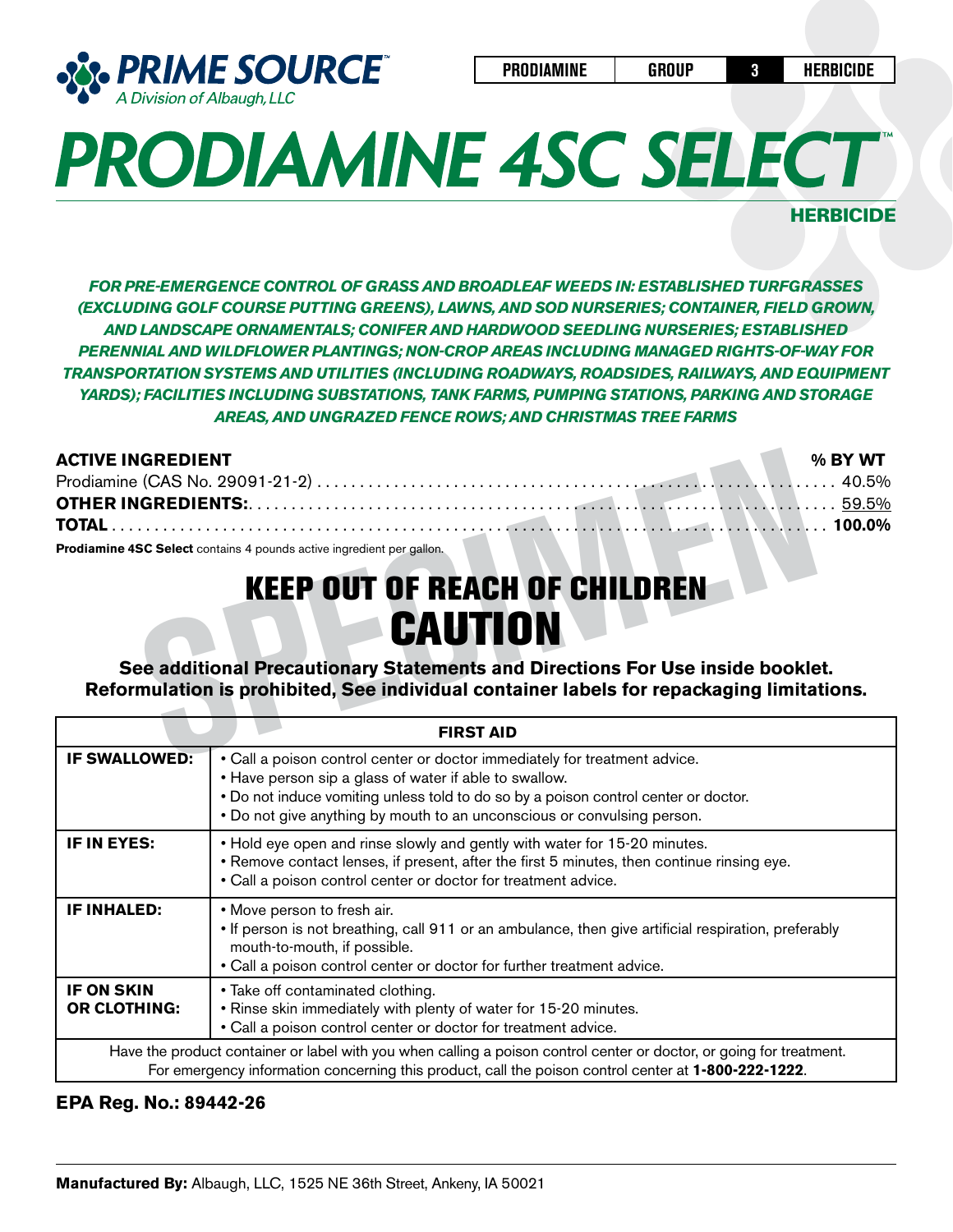

**HERBICIDE** 

### **PRECAUTIONARY STATEMENTS**

#### **HAZARDS TO HUMANS AND DOMESTIC ANIMALS**

**CAUTION.** May be harmful if swallowed, absorbed through skin, or inhaled. Avoid breathing vapor. Avoid contact with skin, eyes, or clothing. Prolonged or frequently repeated skin contact may cause allergic reactions in some individuals. Wash thoroughly with soap and water after handling. Remove contaminated clothing and wash clothing before reuse.

#### **PERSONAL PROTECTIVE EQUIPMENT (PPE)**

#### **Pesticide handlers (mixers, loaders, and applicators) must wear:**

- Long-sleeved shirt and long pants
- Shoes plus socks

Follow manufacturer's instructions for cleaning/maintaining PPE. If no such instructions for washables, use detergent and hot water. Keep and wash PPE separately from other laundry.

#### **ENGINEERING CONTROL STATEMENTS**

When handlers use closed systems or enclosed cabs in a manner that meets the requirements listed in the Worker Protection Standard (WPS) for agricultural pesticides [40 CFR 170.240 (d)(4-6)], the handler PPE requirements may be reduced or modified as specified in the WPS.

**IMPORTANT:** When reduced PPE is worn because a closed system is being used, handlers must be provided with all of the PPE specified above for applicators and other handlers, and have such PPE immediately available for use in an emergency, such as a spill or equipment breakdown.

**USER SAFETY RECOMMENDATIONS**

#### **Users should:**

- Wash hands before eating, drinking, chewing gum, using tobacco or using the toilet.
- Remove clothing immediately if pesticide gets inside. Then wash thoroughly and put on clean clothing.
- After handling this product immediately remove PPE, wash yourself thoroughly and change into clean clothing.

#### **ENVIRONMENTAL HAZARDS**

This product has low solubility in water. At the limit of solubility, this product is not toxic to fish. However, at concentrations substantially above the level of water solubility, it may be toxic to fish. Do not apply directly to water, to areas where surface water is present, or to intertidal areas below the mean high water mark. Drift and runoff from treated areas may be hazardous to aquatic organisms in adjacent sites. Do not contaminate water when disposing of equipment wash water.

#### **DIRECTIONS FOR USE**

It is a violation of Federal law to use this product in a manner inconsistent with its labeling.

Do not apply this product in a way that will contact workers or other persons, either directly or through drift. Only protected handlers may be in the area during application. For any requirements specific to your State or Tribe, consult the agency responsible for pesticide regulation.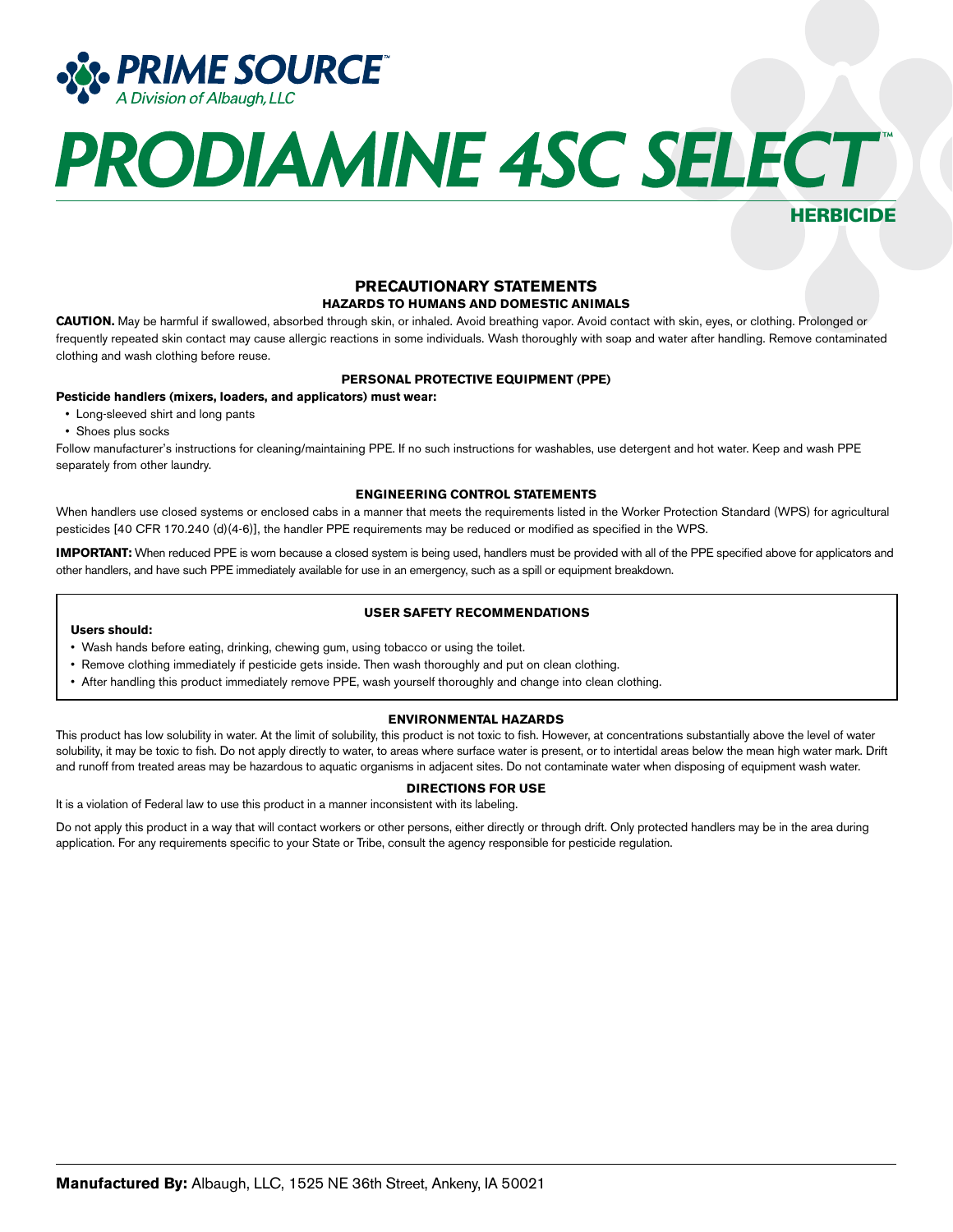

### HERBICIDE

#### **AGRICULTURAL USE REQUIREMENTS**

Use this product only in accordance with its labeling and with the Worker Protection Standard, 40 CFR Part 170. This Standard contains requirements for the protection of agricultural workers on farms, forests, nurseries, and greenhouses, and handlers of agricultural pesticides. It contains requirements for training, decontamination, notification, and emergency assistance. It also contains specific instructions and exceptions pertaining to the statements on this label about personal protective equipment (PPE) and restricted-entry interval. The requirements in this box only apply to uses of this product that are covered by the Worker Protection Standard.

#### **Do not enter or allow worker entry into treated areas during the restricted-entry interval (REI) of 12 hours.**

Exception: If the product is soil-injected or soil-incorporated, the Worker Protection Standard, under certain circumstances, allows workers to enter the treated area if there will be no contact with anything that has been treated.

PPE required for early entry to treated areas that is permitted under the Worker Protection Standard and that involves contact with anything that has been treated, such as plants, soil, or water is:

#### • Coveralls

- Chemical-resistant gloves such as butyl rubber >14 mils or natural rubber >14 mils or neoprene rubber >14 mils or nitrile rubber >14 mils
- Shoes plus socks

#### **PRODUCT INFORMATION**

#### **WHERE TO USE**

**Prodiamine 4SC Select** is a pre-emergence herbicide that provides residual control of many grass and broadleaf weeds in:

- Established turfgrasses (excluding golf course putting greens), lawns, and sod nurseries
- Container, field-grown, and landscape ornamentals
- Conifer and hardwood seedling nurseries
- Non-crop areas including managed rights-of-way for transportation systems and utilities (including roadways, roadsides, railways, and equipment yards)
- Facilities including substations, tank farms, pumping stations, parking and storage areas, and ungrazed fence rows
- Established perennial and wildflower plantings
- Christmas tree farms

#### **HOW PRODIAMINE 4SC SELECT WORKS**

**Prodiamine 4SC Select** controls susceptible weeds by preventing growth and development of newly germinated weeds. Weed control is most effective when **Prodiamine 4SC Select** is activated by at least 0.5 inch of rainfall or irrigation or shallow incorporation (1-2 inches) before weed seeds germinate and within 14 days following application.

#### **USE RESTRICTIONS**

- Do not graze or feed livestock forage cut from areas treated with **Prodiamine 4SC Select**.
- Follow all applicable directions, restrictions, and precautions on the labels of EPA-registered tank mix partners.
- Do not blend **Prodiamine 4SC Select** onto dry fertilizer or any other granular material.
- **• Chemigation:** Do not apply this product through any type of irrigation system unless instructed otherwise in this label.
- Do not apply aerially.
- Do not apply to golf course putting greens.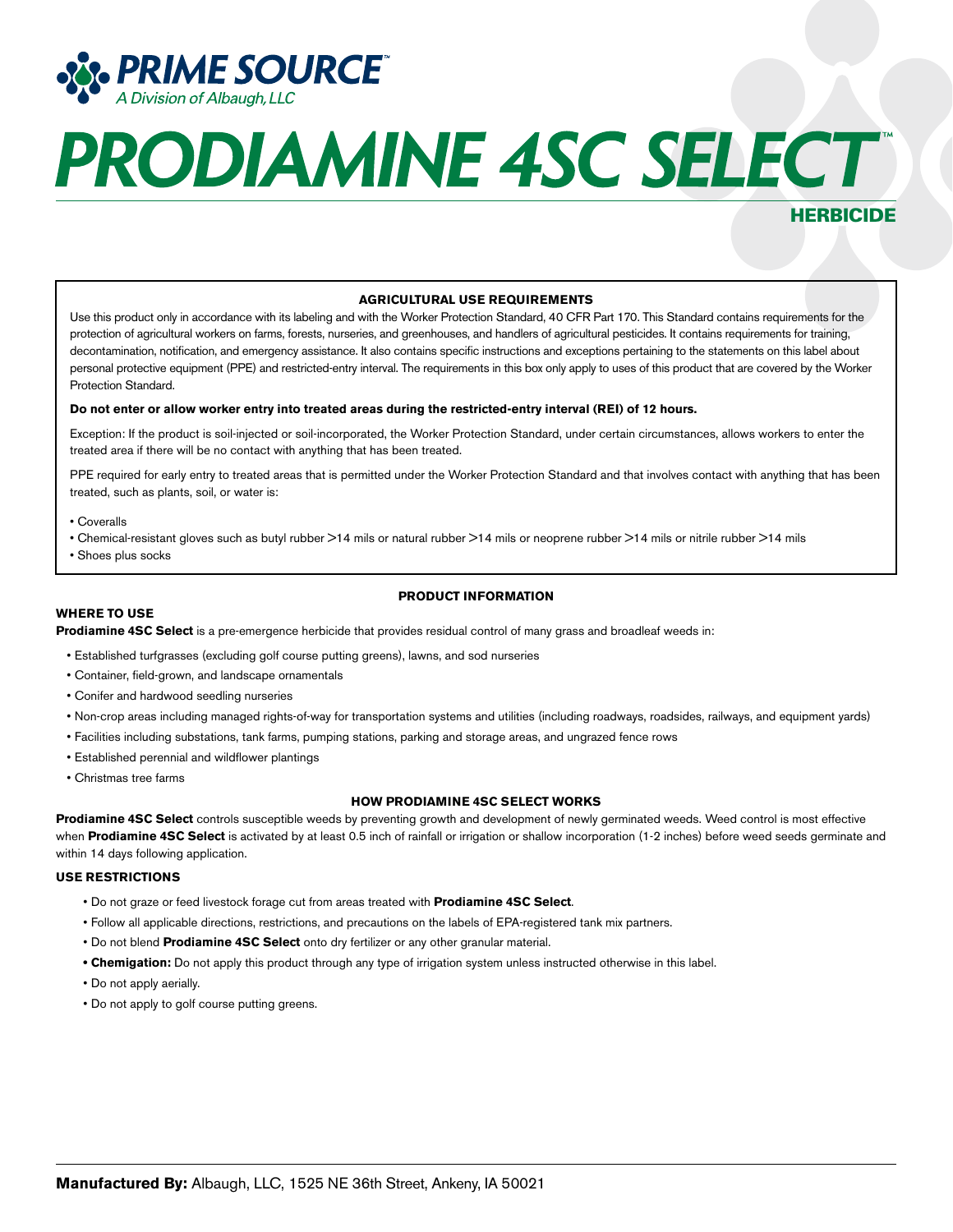

### **HERBICIDE**

#### **MIXING AND APPLICATION PROCEDURES**

#### **MIXING PRODIAMINE 4SC SELECT ALONE**

**Prodiamine 4SC Select** must be mixed thoroughly in the spray tank to ensure uniform application. Follow these steps:

- 1. Fill the spray tank ¼ full with clean water only.
- 2. Start agitation and check to ensure it is working properly.
- 3. For tank mixing instructions, refer to the section "**Mixing Order for Tank Mixtures**".
- 4. Maintain vigorous agitation in the spray tank before and during the application. This will ensure a well-mixed spray suspension. If **Prodiamine 4SC Select** was mixed with fertilizer in the spray tank, the fertilizer may aid resuspension of **Prodiamine 4SC Select** if agitation is disrupted. However, it is recommended that the entire tank be used before stopping agitation.
- 5. A spray colorant may be used with **Prodiamine 4SC Select** to mark areas as they are treated. This will improve application accuracy by minimizing swath skips and overlaps.
- 6. Thoroughly clean the sprayer after use by flushing the system with water containing a detergent.
- 7. Refer to the **Pesticide Disposal** section of this label for waste disposal. Do not allow spray suspension to dry in the tank.

#### **TANK MIXING PRODIAMINE 4SC SELECT**

**Prodiamine 4SC Select** may be tank mixed with certain other EPA-registered herbicides to provide a broader spectrum of weed control or to control emerged weeds. Follow the specific directions for use for tank mix partners, and follow the label(s) of the individual tank mix partner(s) for use rate, application timing, weeds controlled, and specific precautions and/or restrictions. Tank mixes are permitted only in states where the tank mix partner(s) are registered for the application site and the turf and ornamental species listed. When using **Prodiamine 4SC Select** in a tank mixture with other pesticides, follow restrictions and precautions on the labels of the products used.

Before tank mixing pesticides, test compatibility by mixing the products in a small container first. See the **Compatibility Test** section.

#### **COMPATIBILITY TEST**

Before mixing **Prodiamine 4SC Select** with other pesticides in the spray tank, test for compatibility by mixing all components (carrier and pesticide products) in an appropriate container in proportionate quantities. For example, 1 qt. would be 1/100th the volume of a 25 gals./A spray rate. At 1.0 lb./A, the **Prodiamine 4SC Select** rate would be proportional to 6 mL per quart. Add approximately 1 teaspoon to a quart of water. (See following table)

**Amount of Component to Add to One Quart of Spray Carrier** 

| (Assuming Carrier Volume of 25 gals./A)<br><b>Rate Per</b> |            |                            |     |  |  |
|------------------------------------------------------------|------------|----------------------------|-----|--|--|
| <b>Component Formulations</b>                              | Acre       | <b>Level Teaspoons</b>     |     |  |  |
| PRODIAMINE 4SC SELECT                                      | $21.0$ oz. | 1,000 Sq. Ft.<br>$0.5$ oz. | 1.0 |  |  |
| Dry Tank Mix Partners                                      | 1.0 lb.    | $0.4$ oz.                  | 1.5 |  |  |
| Liquid Tank Mix Partners                                   | $1.0$ pt.  | $0.4$ oz.                  | 0.5 |  |  |

#### If components do not ball-up or form flakes, sludge, gels, oily films, or layers, then the mixture is compatible. Let the mixture stand for 15 minutes. Incompatibility will usually occur within 5 minutes after mixing. If components are not compatible, use a compatibility agent and rerun the test to determine if the mixture is suitable. If the components are still not compatible, do not tank mix.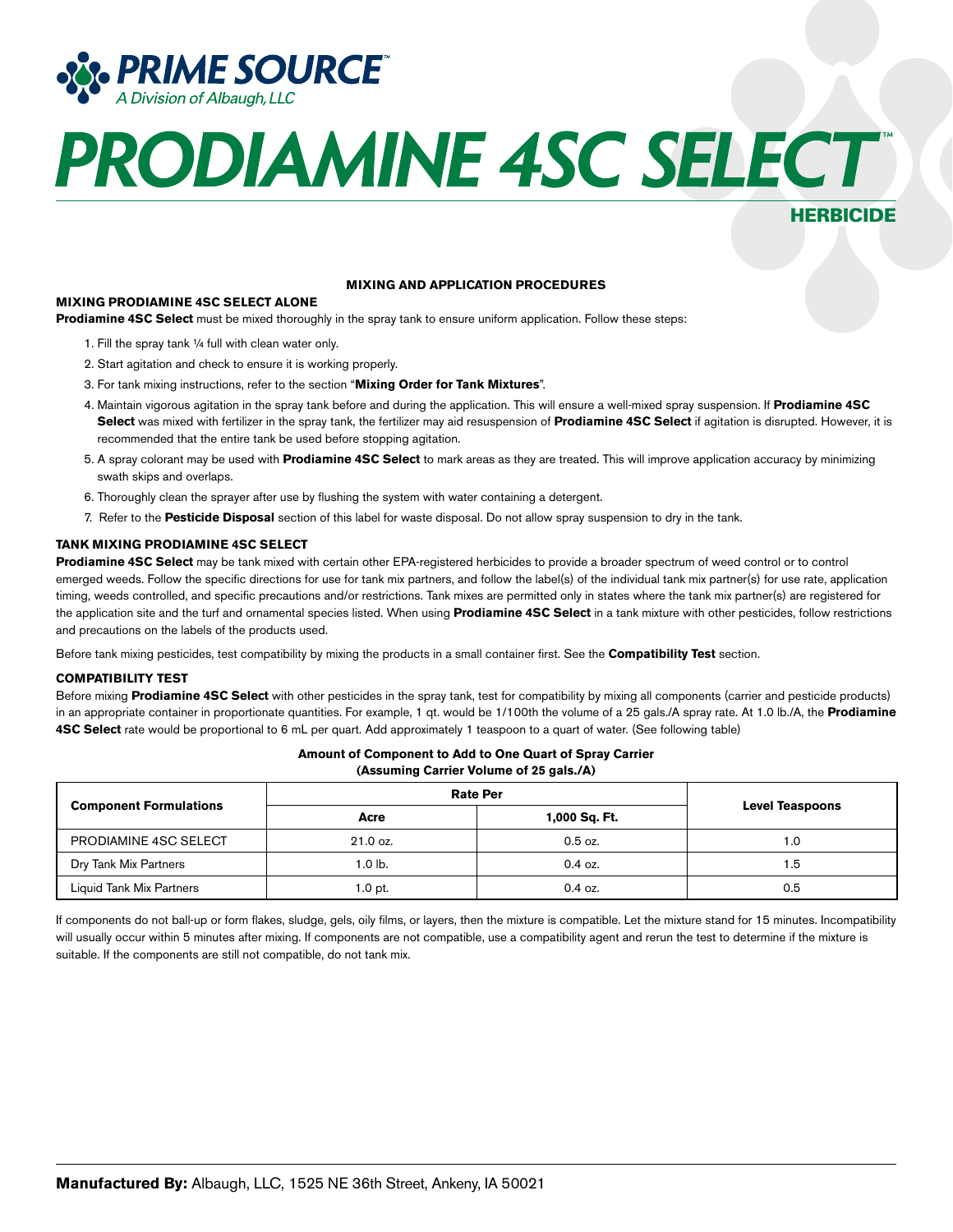

### HERBICIDE

#### **MIXING ORDER FOR TANK MIXTURES**

- 1. When mixing **Prodiamine 4SC Select** with other components (carrier and partner pesticide products), allow products to completely dissolve between steps.
- 2. Maintain agitation throughout mixing and application of the mixture.

#### **Add the products to the spray tank in the following order:**

- 1. Add products packaged in water-soluble bags first. Agitate the tank mixture. Allow the water-soluble bags to completely dissolve and the products to disperse before adding any other tank mix partners.
- 2. Then add water-dispersible granules (WDG or WG formulations) and wettable powders (WP formulations). Add wettable powders to the tank as agitation continues. Allow the product to disperse completely before other products are added.
- 3. Add spray adjuvants and spray markers. Read the adjuvant's label first and use only those adjuvants approved for application to turf and ornamentals.
- 4. Add **Prodiamine 4SC Select**, other flowable liquids (FL) or suspension concentrates (SC).
- 5. Add emulsifiable concentrates (EC) last.

#### **APPLICATION**

Apply **Prodiamine 4SC Select** in a minimum of 20 gals./A (0.5 gal./1,000 sq. ft.) of carrier (water and/or fluid fertilizer) using a calibrated, low-pressure sprayer with 50-mesh or coarser screens. A broadcast boom or handheld wand designed for herbicide or insecticide application will provide the best results. Select nozzle pressure and gallonage to provide complete coverage.

#### **SPECIFIC USE DIRECTIONS**

#### **ESTABLISHED TURF**

**Prodiamine 4SC Select** is a pre-emergence herbicide that, when properly applied, will control certain grass and broadleaf weeds in established turfgrasses:

- Golf courses excluding putting greens
- Lawns
- Sod nurseries

The maximum amount of **Prodiamine 4SC Select** that may be applied per year is given for each turfgrass species in the **Annual Use Rates – Turfgrass** section of this label.

For optimum weed control, **Prodiamine 4SC Select** should be activated by at least 0.5 inch of rainfall or irrigation before weed seeds germinate and within 14 days following application. See the map below for approximate crabgrass seed germination dates.

#### **Use Restrictions - Turfgrass: Golf Courses, Lawns, and Sod Nurseries**

- Do not apply **Prodiamine 4SC Select** to areas where dichondra, colonial bentgrass, velvet bentgrass or annual bluegrass (Poa annua) are desirable species.
- Do not cut (harvest) treated sod before 90 days after application. To avoid turfgrass injury, do not apply to newly set sod until the sod has rooted and exposed edges have filled in.
- Do not apply **Prodiamine 4SC Select** to turf stressed by conditions such as drought, low fertility, or pest damage.
- Do not disturb the herbicide barrier with cultural practices such as disking as reduced weed control can occur.
- **• Do not apply PRODIAMINE 4SC SELECT to golf course putting greens.**
- If you consistently mow creeping bentgrass at a height of less than 0.5 inch do not apply **Prodiamine 4SC Select**.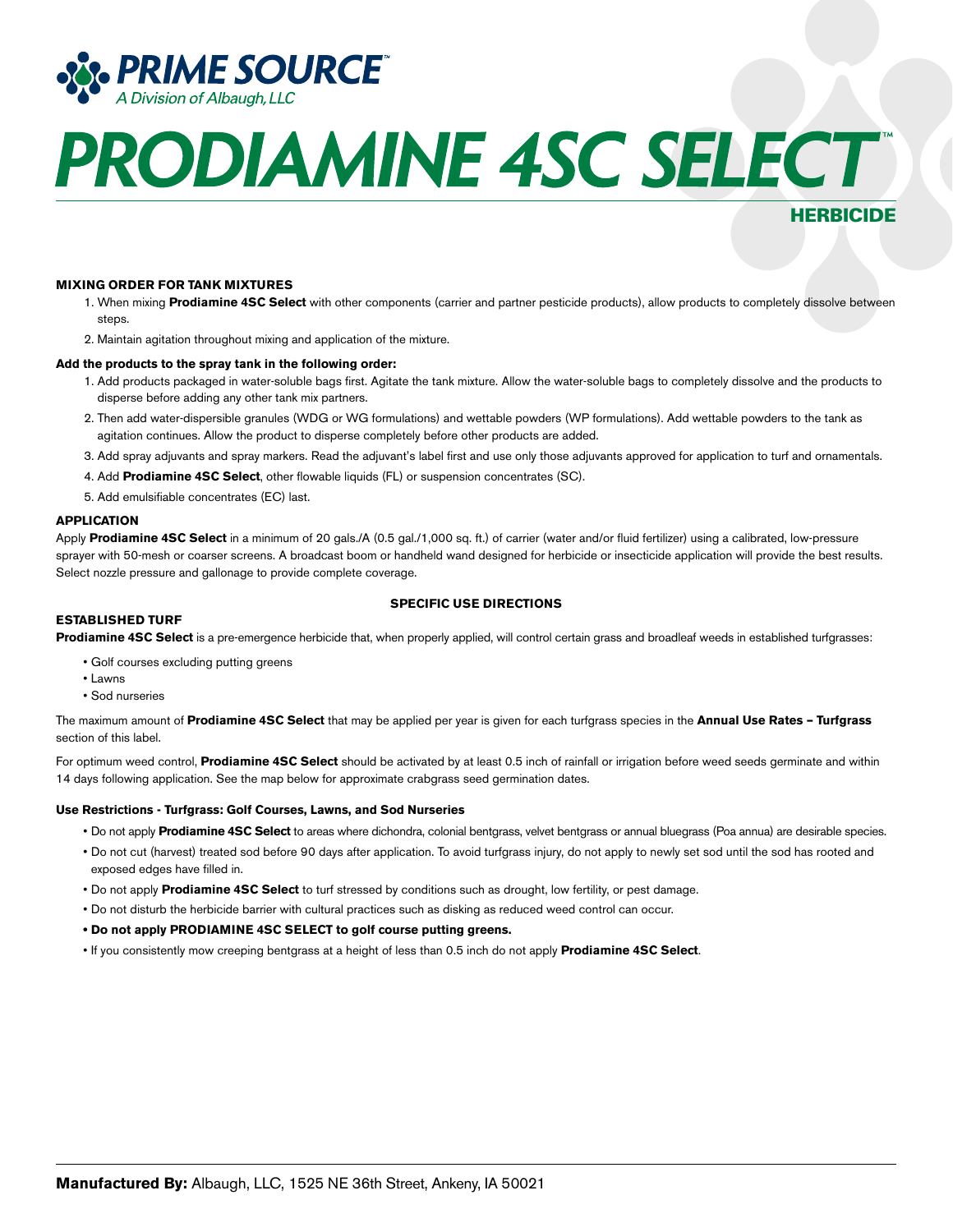

HERBICIDE

**CRABGRASS SEED GERMINATION DATES Approximate Dates** After May 30th After May 10th  $\sim$   $\sim$ After April 20th After March 20th January 1st to March 20th

#### **Application Timing and Rate - Turfgrass**

**Prodiamine 4SC Select** may be applied as a single application or in sequential applications to control weeds germinating throughout the year. All applications **must** be made before target weeds germinate. **PRODIAMINE 4SC SELECT will not control weeds that have already emerged.**

The amount of **Prodiamine 4SC Select** to apply depends upon:

- 1. The length of residual weed control desired (the higher the application rate, the longer the control);
- 2. The turf species; and
- 3. The maximum amount which can be applied to the turf species per calendar year.

#### **LENGTH OF CRABGRASS CONTROL\***

| Prodiamine 4SC Select | Months   |  |   |   |   |   |   |   |   |
|-----------------------|----------|--|---|---|---|---|---|---|---|
| (Fl. Oz./A)           | $\Omega$ |  | 2 | 3 | 4 | 5 | 6 | 7 | я |
| 10                    |          |  |   |   |   |   |   |   |   |
| 16                    |          |  |   |   |   |   |   |   |   |
| 21                    |          |  |   |   |   |   |   |   |   |
| 24                    |          |  |   |   |   |   |   |   |   |
| 26                    |          |  |   |   |   |   |   |   |   |
| 31                    |          |  |   |   |   |   |   |   |   |

\*Length of control varies by region. This table is an average for planning purposes.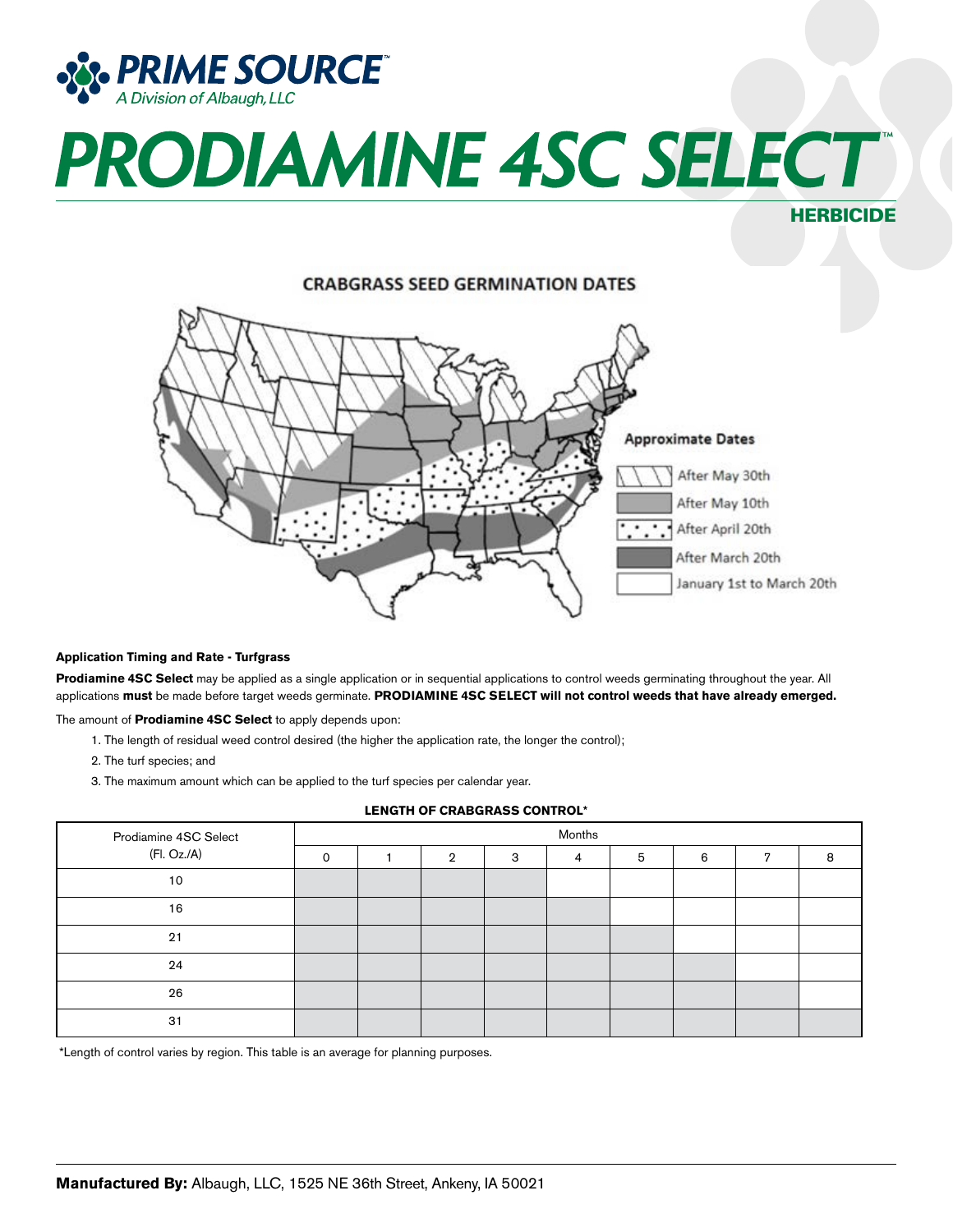

### HERBICIDE

#### **Annual Use Rates - Turfgrass**

**Prodiamine 4SC Select** can be applied to the turfgrass species listed in the following table. **Note:** Do not apply more than the highest rate listed for each species in a calendar year.

#### **TABLE 1. Maximum Application Rate of PRODIAMINE 4SC SELECT Per Calendar Year by Turf Species**

| <b>Turf Species</b>                                                                                                                                                                         | Fl. Oz. Product/A      | Fl. Oz. Product/I,000 Sq. Ft. |
|---------------------------------------------------------------------------------------------------------------------------------------------------------------------------------------------|------------------------|-------------------------------|
| Bermudagrass <sup>2</sup><br><b>Bahiagrass</b><br>Centipedegrass<br>Kikuyugrass<br>Seashore Paspalum<br>St. Augustinegrass <sup>3</sup><br>Tall Fescue (including turf-type)<br>Zoysiagrass | $21 - 48$ <sup>1</sup> | $0.5 - 1.1$                   |
| <b>Buffalograss</b><br>Kentucky Bluegrass<br>Perennial Ryegrass                                                                                                                             | $10 - 301$             | $0.23 - 0.70$                 |
| Fine Fescue                                                                                                                                                                                 | $10 - 24$ <sup>1</sup> | $0.23 - 0.55$                 |
| Creeping Bentgrass (0.5 inch or more in height <sup>4</sup> )                                                                                                                               | $10 - 21$ <sup>1</sup> | $0.23 - 0.48$                 |

<sup>1</sup>**Prodiamine 4SC Select** may be applied more than once a year as long as the total amount applied is not greater than the maximum application rate for each turf species. All applications must be made before weed seeds germinate.

<sup>2</sup> May be used on newly sprigged or plugged bermudagrass at rates not to exceed 17 fl. oz./A (0.39 fl. oz./1,000 sg. ft.). Newly sprigged or plugged bermudagrass stolon rooting may be temporarily inhibited.

<sup>3</sup> Use an initial rate of 16 - 32 fl. oz./A per application.

4 To avoid grass injury, do not apply **Prodiamine 4SC Select** to creeping bentgrass mowed at less than 0.5 inch in height.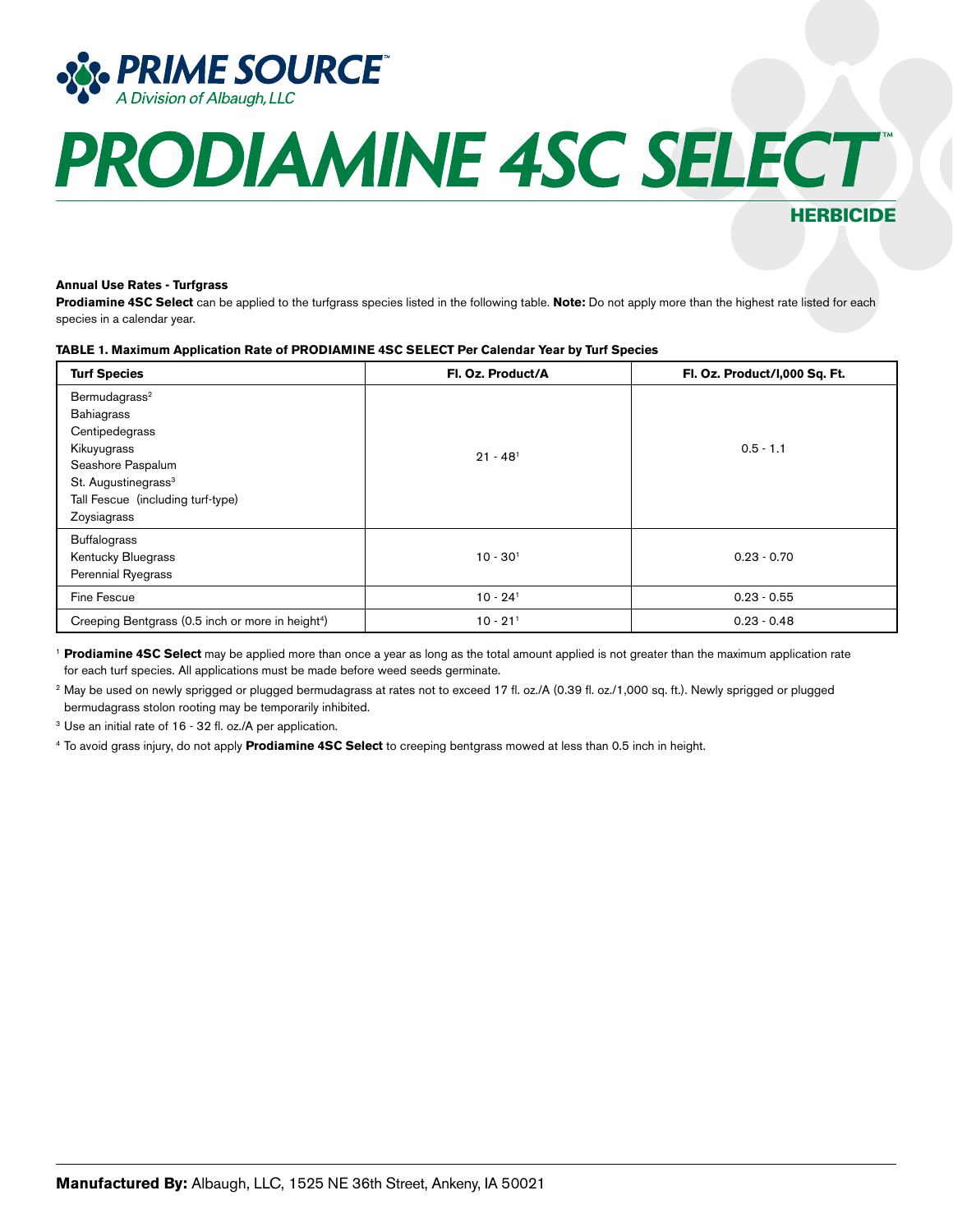

### **HERBICIDE**

#### **Weeds Controlled**

When used as directed in this label, **Prodiamine 4SC Select** will control the following weeds:

| <b>Barnyardgrass</b>                        | Henbit <sup>2</sup>              | Pusley, Florida                |
|---------------------------------------------|----------------------------------|--------------------------------|
| Bluegrass, Annual (Poa annual) <sup>1</sup> | Itchgrass                        | Rescuegrass <sup>4</sup>       |
| Carpet weed                                 | Johnsongrass (from seed)         | Shepherd's Purse <sup>2</sup>  |
| Chickweed, Common <sup>2</sup>              | Junglerice                       | Signalgrass, Broadleaf         |
| Chickweed, Mouseear (from seed)             | Knotweed <sup>2</sup>            | Speedwell, Persian             |
| Crabgrass (Large, Smooth) <sup>3</sup>      | Kochia                           | Sprangletop                    |
| Crowfootgrass                               | Lambsquarters, Common            | Spurge, Prostrate              |
| Cupgrass, Woolly                            | Panicum, (Texas, Fall, Browntop) | Witchgrass                     |
| Foxtails, Annual                            | Pigweed                          | Woodsorrel, Yellow (from seed) |
| Goosegrass <sup>5</sup>                     | Purslane, Common                 |                                |

<sup>1</sup> In those areas where Poa annua is a winter annual, apply **Prodiamine 4SC Select** (see rate table) in August or September to established, non-overseeded turf before Poa annua seeds germinate. These timings are approximate. Consult State Extension Service for more specific timing for your area. Also see the section of this label *Poa annua* **Control in Established Bermudagrass Overseeded with Perennial Ryegrass (AZ, CA, NV, and TX Only)**.

2 To control this weed, apply **Prodiamine 4SC Select** in late summer, fall, or winter before weeds germinate.

#### <sup>3</sup> **Fall Applications for Spring Crabgrass Control in Cool-Season Grasses:**

In those areas where the ground freezes in the winter, **Prodiamine 4SC Select** can be applied in the fall at rates of 21 - 24 fl. oz./A after soil temperatures fall below 50°F, but before the ground freezes. This application will control crabgrass the following spring.

- 4 Suppression only.
- <sup>5</sup> In many areas a single application of 21 48 fl. oz./A of **Prodiamine 4SC Select** will control goosegrass. However, under heavy goosegrass pressure and/ or an extended growing season, weed control will be most effective by making an initial application of 21 - 26 fl. oz./A followed by a second application 60- 90 days later. Do not exceed the maximum rate for the turf species listed in the **Maximum Application Rates Table**.

#### **When to Apply PRODIAMINE 4SC SELECT After Overseeding Turf**

Injury to desirable seedlings is likely if **Prodiamine 4SC Select** is applied before the secondary roots of seedlings are in the second inch of soil, not thatch plus soil. To reduce the potential to injure overseeded turf, wait 60 days after seeding or until after the second mowing, whichever is longer, before applying **Prodiamine 4SC Select**.

#### **When to Overseed After Application - All States**

**Prodiamine 4SC Select** will inhibit the development of turfgrass species overseeded too soon after application. Follow rates and intervals in the table below for best overseeding/reseeding results.

**\*Note:** In AZ, CA, NV, and TX the overseeding interval can be shorter in established bermudagrass that has been overseeded with perennial ryegrass. See the next section, *Poa Annua* **Control in Established Bermudagrass Overseeded with Perennial Ryegrass (AZ, CA, NV, and TX only)**.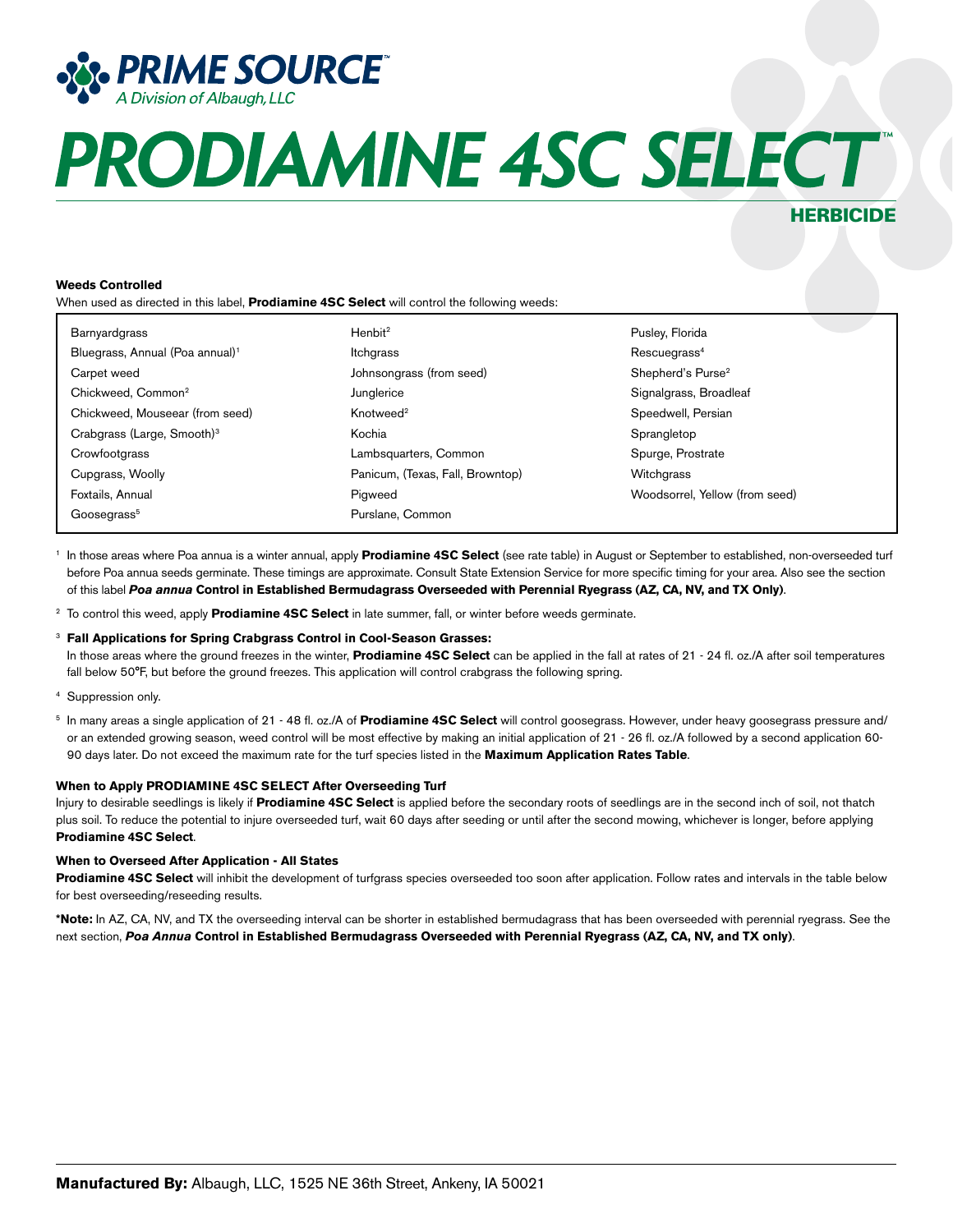

### HERBICIDE

#### **TABLE 2.**

| Amount of PRODIAMINE 4SC SELECT | Interval (Months Before Overseeding)* |                   |              |
|---------------------------------|---------------------------------------|-------------------|--------------|
| Fl. Oz. Product/A               | <b>North</b>                          | <b>Transition</b> | <b>South</b> |
| 16                              |                                       |                   |              |
| 21                              | 5                                     |                   |              |
| 24                              |                                       | 5                 |              |
| 26                              |                                       | ิค                | 6            |
| 31                              |                                       |                   |              |
| 36                              |                                       |                   |              |
| 42                              |                                       |                   | 10           |
| 48                              |                                       |                   | 1 ຕ          |

#### *POA ANNUA* **CONTROL IN ESTABLISHED BERMUDAGRASS OVERSEEDED WITH PERENNIAL RYEGRASS (AZ, CA, NV, AND TX ONLY)**

Use on golf courses (excluding golf course putting greens), lawns, and sod nurseries when overseeding with perennial rye grass (Minimum seeding rate of 350 lbs./A).

#### **TABLE 3. How Much PRODIAMINE 4SC SELECT and When to Apply**

| <b>Amount to Apply</b>  | <b>When to Apply</b>                                                                                           | <b>Expected Control</b>                                           | <b>Use Restrictions</b>                                                                                                                             |
|-------------------------|----------------------------------------------------------------------------------------------------------------|-------------------------------------------------------------------|-----------------------------------------------------------------------------------------------------------------------------------------------------|
| 12 to 21 fl. oz./ $A^*$ | <b>First Application:</b><br>6 to 8 weeks <b>before</b><br>ryegrass overseeding.                               | First application for 70%<br>or greater control for Poa<br>annua. | Some seedling mortality and temporary<br>reduction in root growth of new seedlings may<br>occur. To reduce the potential for seedling<br>mortality: |
|                         | <b>Second Application:</b><br>4 to 8 weeks <b>after</b><br>overseeding or when<br>perennial ryegrass roots are | Second application may<br>enhance control.                        | Make no more than 2 applications per year<br>for this use, and do not exceed a total of 27 fl.<br>oz./A per year                                    |
|                         | in the second inch of soil                                                                                     |                                                                   | Do not make a second application if any injury<br>to the ryegrass is observed after the first<br>application.                                       |
|                         |                                                                                                                |                                                                   | Do not make a second application unless the<br>product was first applied before overseeding.                                                        |

\*The amount of **Prodiamine 4SC Select** to apply depends on: the length of residual control desired (the higher the application rate, the longer the control). Note: The higher the rate, the greater the potential for seedling mortality.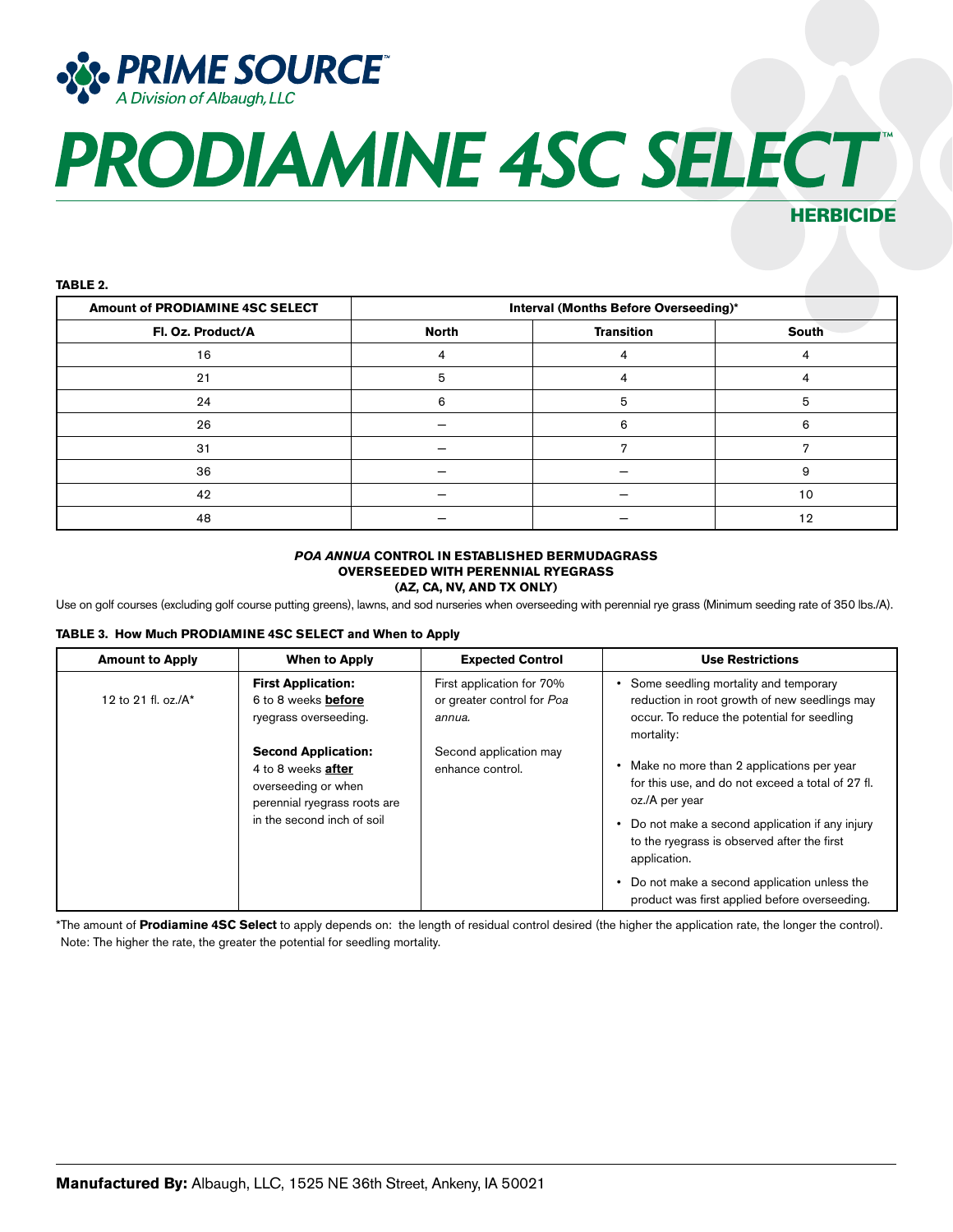

### HERBICIDE

#### **ORNAMENTALS (CONTAINER, FIELD AND LANDSCAPE GROWN, INCLUDING CHRISTMAS TREE FARMS), RIGHTS-OF-WAY, GROUNDS OF UTILITIES, AND UNGRAZED FENCE ROWS**

**Prodiamine 4SC Select** may be applied to soil surfaces for pre-emergence control of many grass and broadleaf weeds:

- Around ornamental shrubs, trees, established perennial vegetation and wildflower plantings;
- On or surrounding managed rights-of-way for transportation systems including roadways, roadsides, railways, and equipment yards;
- On grounds of utilities such as power substations, tank farms, pumping stations, parking and storage areas;
- On ungrazed fence rows.

#### **Application, Timing, and Information**

**PRODIAMINE 4SC SELECT:**

- Will not control emerged weeds.
- May be applied to newly-transplanted and established ornamentals as a broadcast or over-the-top spray.
- Is most effective when applied to soil free of clods, weeds, and debris such as leaves and mulch.
- Is most effective when the product is activated in the soil before weed seeds germinate and within 14 days after application.
- Is activated when the treated area receives at least 0.5 inch of irrigation or rainfall, or shallow (1 to 2 inches) mechanical incorporation.

#### **USE PRECAUTIONS**

#### **To reduce injury potential:**

- 1. Direct application of **Prodiamine 4SC Select** to rapidly growing tissue or buds may injure desirable plants. In the spring when buds are rapidly growing and expanding, over-the-top application of **Prodiamine 4SC Select** may injure new growth of desirable plants, however, these effects are temporary. To reduce the possibility of injury at this time, wait to apply **Prodiamine 4SC Select** over the top of newly emerged vegetation until it has hardened off, unless your experience indicates that the ornamental plant will not be injured by the over-the-top application.
- 2. After application immediately apply overhead irrigation to the foliage to wash **Prodiamine 4SC Select** from plant surfaces onto soil watering the foliage of plants before application may improve the washing process).

#### **TABLE 4. Ornamentals and Christmas Tree Farms - Application Sites and Instructions**

| <b>Site</b>                                                     | <b>Application Instructions</b>                                                                                                           |
|-----------------------------------------------------------------|-------------------------------------------------------------------------------------------------------------------------------------------|
|                                                                 | • Delay application until soil has settled around transplants.                                                                            |
| Newly-Transplanted Container or Field Nursery Stock             | • Water transplants thoroughly before application.                                                                                        |
|                                                                 | • Apply after cuttings form roots and are established.                                                                                    |
|                                                                 | • To avoid inhibition of the tissue union, apply before budding/grafting or after buds/<br>grafts have taken.                             |
| Established Container, Field Nursery Stock, or Landscape Plants | • Apply at any time as a broadcast, over-the-top, or directed spray.                                                                      |
| Landscape (or Ornamental) Plantings                             | • Apply as a broadcast, over-the-top, or as a directed spray.                                                                             |
|                                                                 | • Delay applications to newly transplanted ornamentals until soil has settled<br>around transplants.                                      |
| Bare Ground Application For Container Placement                 | • Apply to soil (including mulch, gravel, wood chips, or other permeable base) upon<br>which containerized ornamentals are placed.        |
|                                                                 | • After Prodiamine 4SC Select is applied, perform shallow cultivation or hand<br>weeding only, to avoid disturbing the herbicide barrier. |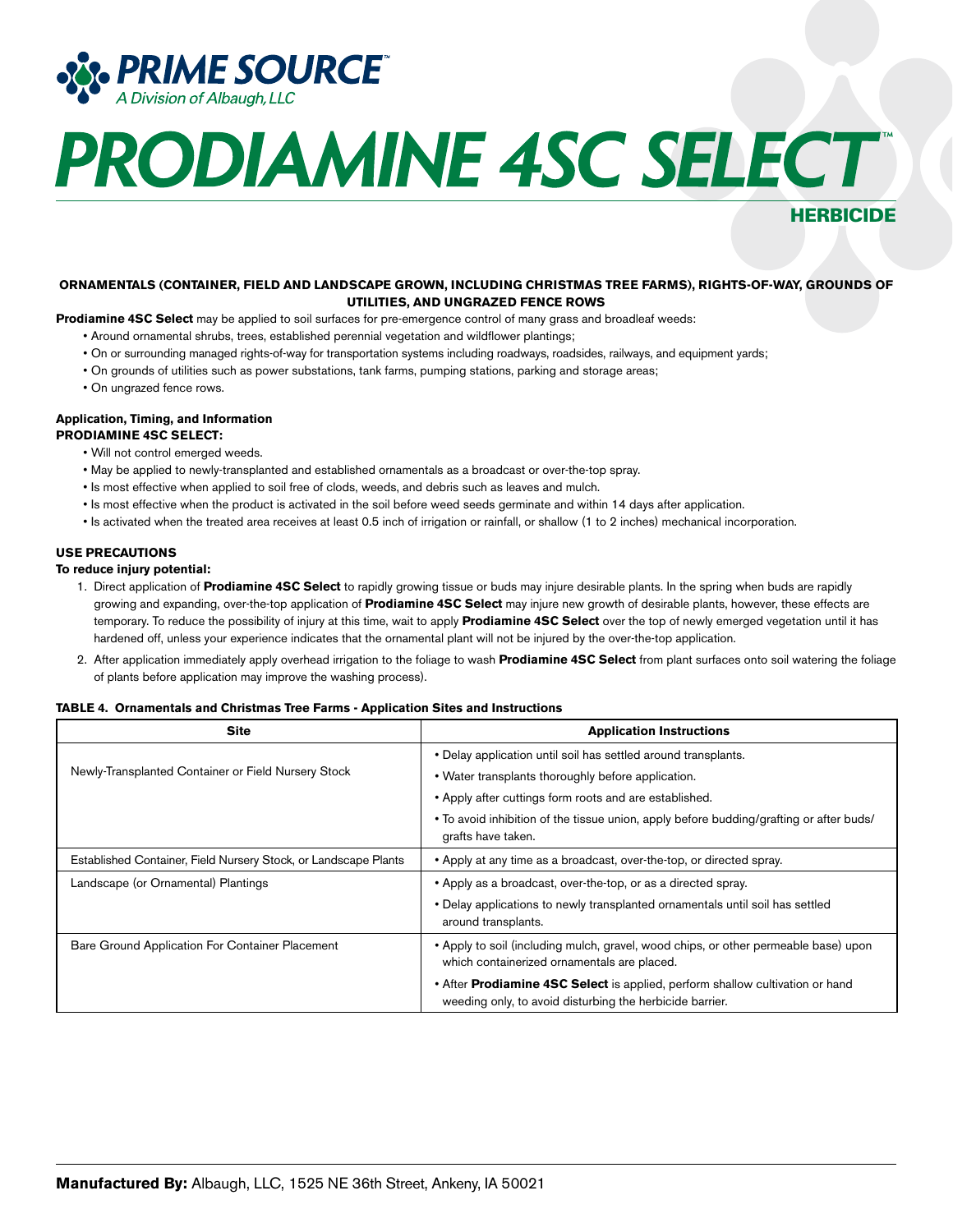

### HERBICIDE

| <b>Site</b>                                         | <b>Application Instructions</b>                                                                                                                                                                           |  |
|-----------------------------------------------------|-----------------------------------------------------------------------------------------------------------------------------------------------------------------------------------------------------------|--|
| In Shadehouses and Uncovered Polyhouses             | • After Prodiamine 4SC Select is applied, uncovered polyhouses must remain<br>open for at least 7 days and ornamentals must receive 2 irrigations totaling at least<br>1/2 inch of water before covering. |  |
| Ornamental Bulbs and Perennial Wildflower Plantings | • Prodiamine 4SC Select may be applied to bulbs or perennial wildflower species<br>listed in the section. Apply before or after bulbs emerge but before bulbs bloom<br>and weeds emerge.                  |  |
|                                                     | • In wildflowers, a postemergence herbicide labeled for wildflowers may be needed<br>to control weeds that have already emerged.                                                                          |  |

#### **TABLE 5. How Much PRODIAMINE 4SC SELECT and When to Apply – Ornamentals**

| <b>Amount to Apply</b><br>(Broadcast)*                       | <b>When to Apply</b>                                                    | <b>Instructions</b>                                                                                                                                                                                     |
|--------------------------------------------------------------|-------------------------------------------------------------------------|---------------------------------------------------------------------------------------------------------------------------------------------------------------------------------------------------------|
| 21 - 48 fl. oz./A<br>or<br>$0.5 - 1.1$ fl. oz./1,000 sq. ft. | In fall or spring before weeds germinate or<br>after weeds are removed. | • Use the higher rate for longer control.<br>• Prodiamine 4SC Select may be applied more than once per<br>year as long as the total amount of product applied does not<br>exceed 48 fl. oz./A per year. |

**\*NOTE:** For band application, calculate amount per acre:

Band width in inches

 $\frac{20.08 \text{ rad} + 10.080}{1000 \text{ rad}}$  X broadcast rate = amount to apply/acre of field

#### **TABLE 6. Equivalent Measurements for PRODIAMINE 4SC SELECT**

| Fl. Oz./A | Fl. Oz./1,000 Sq. Ft. | <b>Approximate Equivalent-</b><br>Tablespoons/1,000 Sq. Ft. |
|-----------|-----------------------|-------------------------------------------------------------|
| 21        | 0.5                   | 1.C                                                         |
| 31        | 0.7                   | 1.5                                                         |
| 42        | 0. ا                  | 2.0                                                         |
| 48        |                       | 2.25                                                        |

#### **Tank Mixtures For Use On Ornamentals**

**Prodiamine 4SC Select** may be tank mixed with other registered herbicides listed on this label to provide a broader spectrum of weed control or to control emerged weeds. Tank mixes with **Prodiamine 4SC Select** are for use only in states where the tank mix partner(s), application site and intended use pattern are registered.

Follow the label directions of the tank mix partners for application rates, timing, weeds controlled, tolerant ornamentals, and specific use precautions and/or restrictions. Before combining a tank mix partner in the spray tank, test for compatibility as described on this label.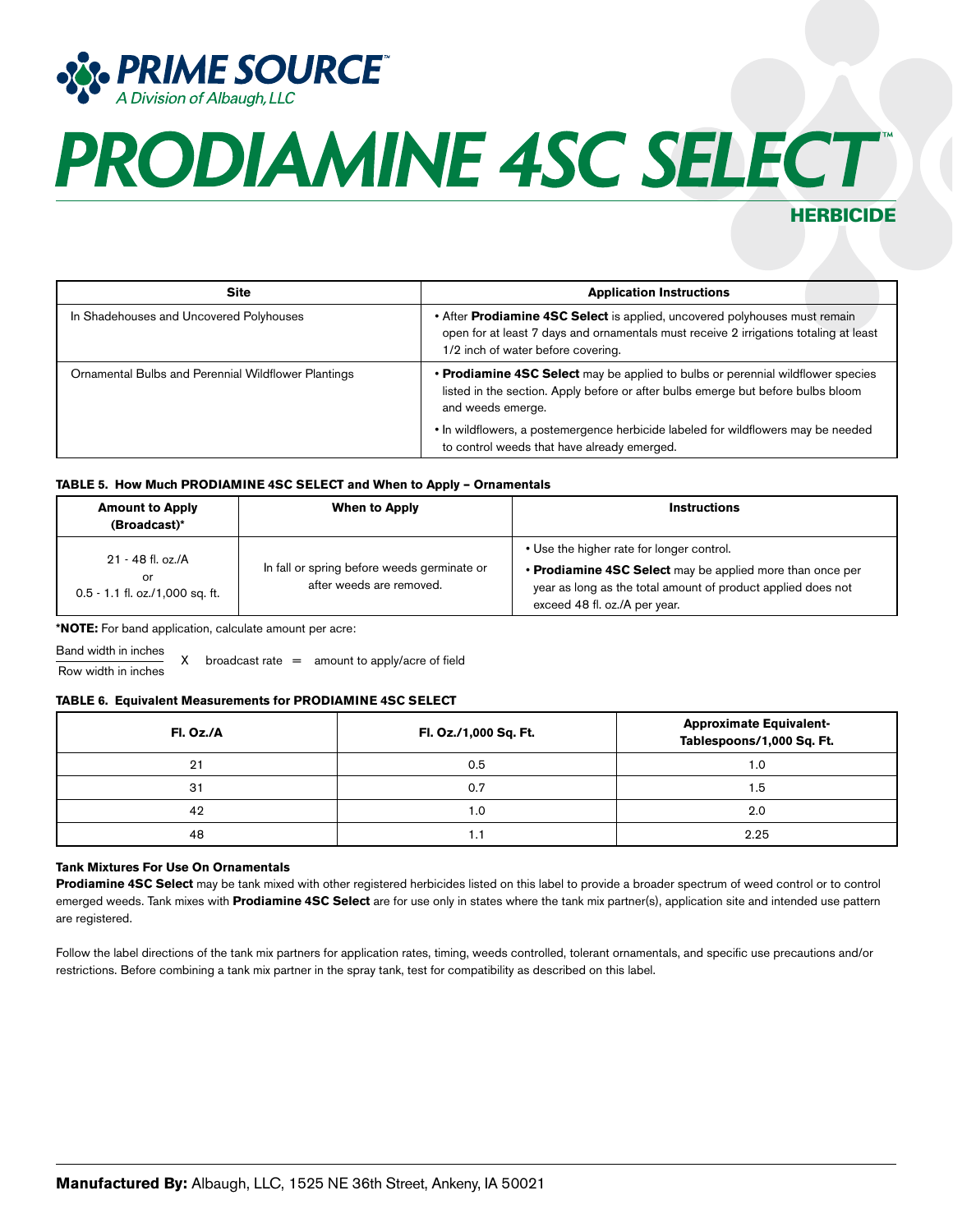

### HERBICIDE

#### **TABLE 7. Tank Mix Partners for PRODIAMINE 4SC SELECT on Ornamentals**

| <b>Product</b>                                                             | <b>Precautions/Instructions</b>                                                                                                                                                                                                                                                                                                                                                                                                                                                                                                                                                                                                                        |
|----------------------------------------------------------------------------|--------------------------------------------------------------------------------------------------------------------------------------------------------------------------------------------------------------------------------------------------------------------------------------------------------------------------------------------------------------------------------------------------------------------------------------------------------------------------------------------------------------------------------------------------------------------------------------------------------------------------------------------------------|
| Goal® (use on conifers only)                                               | Mix with <b>Prodiamine 4SC Select</b> for post-emergence control of certain broadleaf weeds including malva and filaree.                                                                                                                                                                                                                                                                                                                                                                                                                                                                                                                               |
| Gallery®, Prince®or other<br>simazine-based products,<br>Pennant Magnum®   | See product labels for weed spectrum and tolerant ornamentals.                                                                                                                                                                                                                                                                                                                                                                                                                                                                                                                                                                                         |
| Touchdown Pro®, Roundup®<br>or other glyphosate-based<br>products, Finale® | • These non-selective tank mix herbicides control many emerged annual broadleaves and grasses.<br>• Take extreme care to prevent tank mixtures with these partner products from contacting the foliage and stems of<br>turfgrass, trees, shrubs, or other desirable vegetation because desirable vegetation may be severely injured or killed.<br>Apply these tank mixtures as a directed spray and use a shield to prevent spray from contacting foliage of desirable<br>plants.<br>• Following instructions on the tank mix partner's label, delay irrigation of the treated area to allow time for the herbicide to<br>be absorbed by weed foliage. |

#### **Tolerant Ornamental Species**

The species listed below in **TABLE 8** are tolerant to **Prodiamine 4SC Select**. **Prodiamine 4SC Select** may be applied to the species in **TABLE 9** in all states except CA. **Prodiamine 4SC Select** may be applied over the top of the listed species. The species that are not tolerant to **Prodiamine 4SC Select** when grown in containers are indicated.

When plants are under stress (such as heat, drought, or frost damage), some cultivars of listed plants may be sensitive to PRODIAMINE 4SC SELECT.

#### **TABLE 8. Tolerant Ornamental Species - All States**

| <b>Scientific Name</b>    | <b>Common Name</b>                          |
|---------------------------|---------------------------------------------|
| Abies spp.**              | Fir species** (Balsam, Fraser, Noble, etc.) |
| Acer palmatum             | Japanese Maple                              |
| Acer platanoides          | Norway Maple                                |
| Actinidia chinensis*      | Kiwi*                                       |
| Agapanthus africanus      | Lily-of-the-Nile (African Lily)             |
| Arctostaphylos densiflora | Vine Hill Manzanita                         |
| Arctotheca calendula      | Cape Weed                                   |
| Aucuba japonica           | Japanese Aucuba                             |
| Berberis gladwynensis     | Barberry                                    |
| Berberis julianae         | Wintergreen Barberry                        |
| Berberis mentorensis      | Mentor Barberry                             |
| Berberis thunbergii       | Japanese Barberry                           |
| Berberis verruculosa      | <b>Warty Barberry</b>                       |
| Buxus microphylla         | Japanese Boxwood                            |
| Callistemon viminalis     | Weeping Bottlebrush                         |
| Calluna vulgaris          | Scotch Heather                              |
| Carpobrotus edulis        | Hottentot Fig (Ice Plant)                   |
| Cassia artemisioides      | Feathery Cassia                             |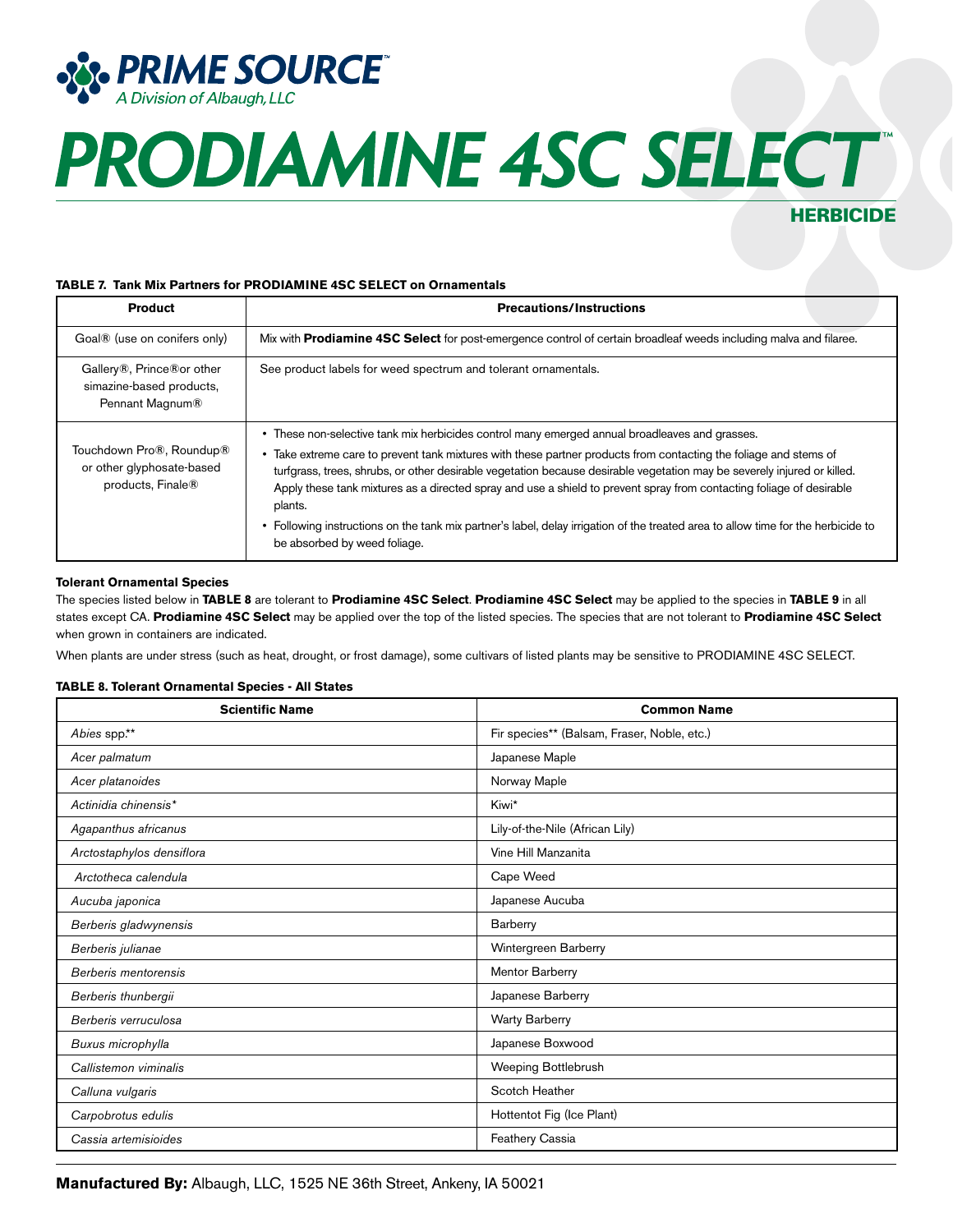

### **HERBICIDE**

| <b>Scientific Name</b>   | <b>Common Name</b>                         |
|--------------------------|--------------------------------------------|
| Ceanothus rigidus        | Wild Lilac                                 |
| Chamaecyparis pisifera   | False Cypress                              |
| Cleyera japonica         | Cleyera                                    |
| Citrus spp.*             | Citrus species*                            |
| Cornus florida           | Flowering Dogwood                          |
| Cornus stolonifera       | American Dogwood                           |
| Cortaderia selloana      | Pampas Grass                               |
| Cotoneaster apiculatus   | Cranberry Cotoneaster                      |
| Cotoneaster buxifolius   | Cotoneaster                                |
| Cotoneaster dammeri      | <b>Bearberry Cotoneaster</b>               |
| Cotoneaster microphyllus | Rockspray Cotoneaster                      |
| Crataegus spp.           | Hawthorne                                  |
| Cupressus sempervirens   | Italian Cypress                            |
| Delosperma alba          | White Trailing Ice Plant                   |
| Dodonaea viscosa         | Hop Bush                                   |
| Elaeagnus pungens        | Silverberry                                |
| Euonymus fortunei        | Wintercreeper                              |
| Euonymus japonica        | Japanese Spindle Tree (Evergreen Euonymus) |
| Euonymus kiautschovica   | Spreading Euonymus                         |
| Fatsia japonica          | Japanese Aralia                            |
| Forsythia intermedia     | Border Forsythia                           |
| Forsythia viridissima    | Greenstem Forsythia                        |
| Gardenia jasminoides     | Gardenia, Cape-Jasmine                     |
| Gladiolus spp.**         | Gladiolus species**                        |
| Hedera helix             | English Ivy                                |
| Hibiscus**               | Rose of Sharon**                           |
| Hibiscus Rosa-sinensis** | Chinese Hibiscus**                         |
| llex cornuta**           | Chinese Holly**                            |
| llex crenata             | Japanese Holly                             |
| llex opaca               | American Holly                             |
| Ilex pernyi              | Holly                                      |
| Ilex vomitoria           | Yaupon Holly                               |
| Iris spp.**              | Iris species**                             |
| Jasminum nudiflorum      | Winter Jasmine                             |
| Juniperus chinensis      | Chinese Juniper                            |
| Juniperus conferta       | Shore Juniper                              |

**Manufactured By:** Albaugh, LLC, 1525 NE 36th Street, Ankeny, IA 50021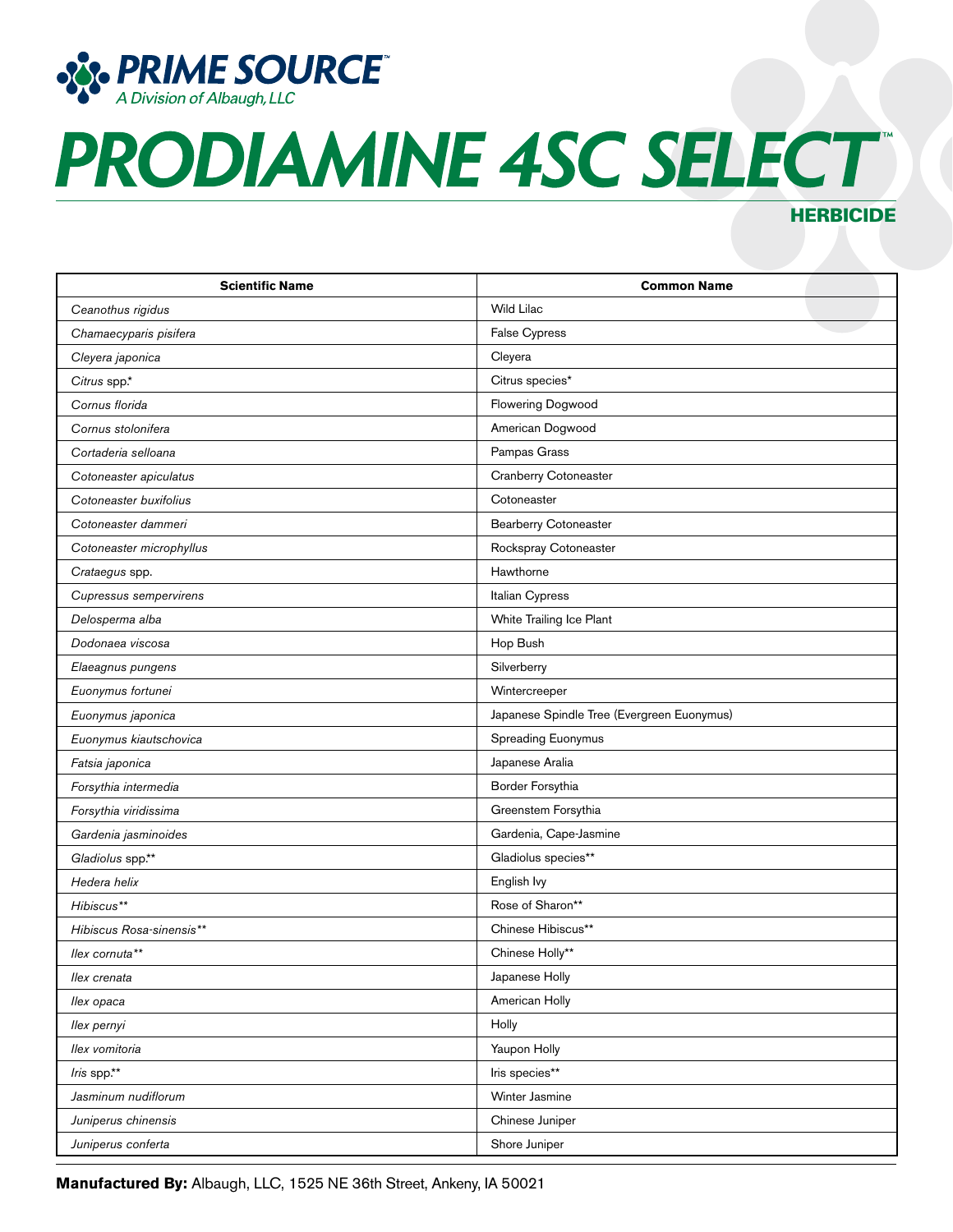

### **HERBICIDE**

| <b>Scientific Name</b>         | <b>Common Name</b>                             |
|--------------------------------|------------------------------------------------|
| Juniperus horizontalis         | Creeping Juniper                               |
| Juglans spp.*                  | Walnut*                                        |
| Justicia brandegeana           | Shrimp Plant                                   |
| Lagerstroemia indica           | Crape Myrtle                                   |
| Ligustrum amurense             | <b>Amur Privet</b>                             |
| Ligustrum japonicum            | Japanese Privet                                |
| Ligustrum lucidum              | Glossy Privet (wax-leaf)                       |
| Liriope muscari                | <b>Big Blue Lilyturf</b>                       |
| Lonicera japonica              | Japanese Honeysuckle                           |
| Lonicera tatarica              | Tatarian Honeysuckle                           |
| Magnolia spp.**                | Magnolia species**                             |
| Malephora luteola              | Ice Plant                                      |
| Malus spp.*                    | Crabapple*                                     |
| Nandina domestica              | Heavenly Bamboo                                |
| Narcissus spp.**               | Narcissus species**                            |
| Nerium spp.                    | Oleander                                       |
| Olea europaea*                 | Olive*                                         |
| Ophiopogon japonicus**         | Mondo Grass**                                  |
| Osteospermum fruticosum        | <b>Trailing African Daisy</b>                  |
| Oxydendrum arboreum            | Sourwood                                       |
| Persea americana*              | Avocado*                                       |
| Photinia fraseri               | Frasier's Photinia (Redtip)                    |
| Picea spp.**                   | Spruce species** (Colorado Blue, Norway, etc.) |
| Pieris japonica                | Lily-of-the-Valley Shrub                       |
| Pinus brutia                   | Calabrian Pine                                 |
| Pinus canariensis              | Canary Island Pine                             |
| Pinus elliottii                | Slash Pine                                     |
| Pinus halepensis               | Aleppo Pine                                    |
| Pinus nigra                    | Austrian Black Pine                            |
| Pinus palustris                | Longleaf Pine                                  |
| Pinus radiata                  | Monterey Pine                                  |
| Pinus strobus                  | Eastern White Pine                             |
| Pinus sylvestris               | Scotch Pine                                    |
| Pinus taeda                    | <b>Loblolly Pine</b>                           |
| Pinus thunbergiana             | Japanese Black Pine                            |
| Pinus virginiana Virginia Pine | Virginia Pine                                  |

**Manufactured By:** Albaugh, LLC, 1525 NE 36th Street, Ankeny, IA 50021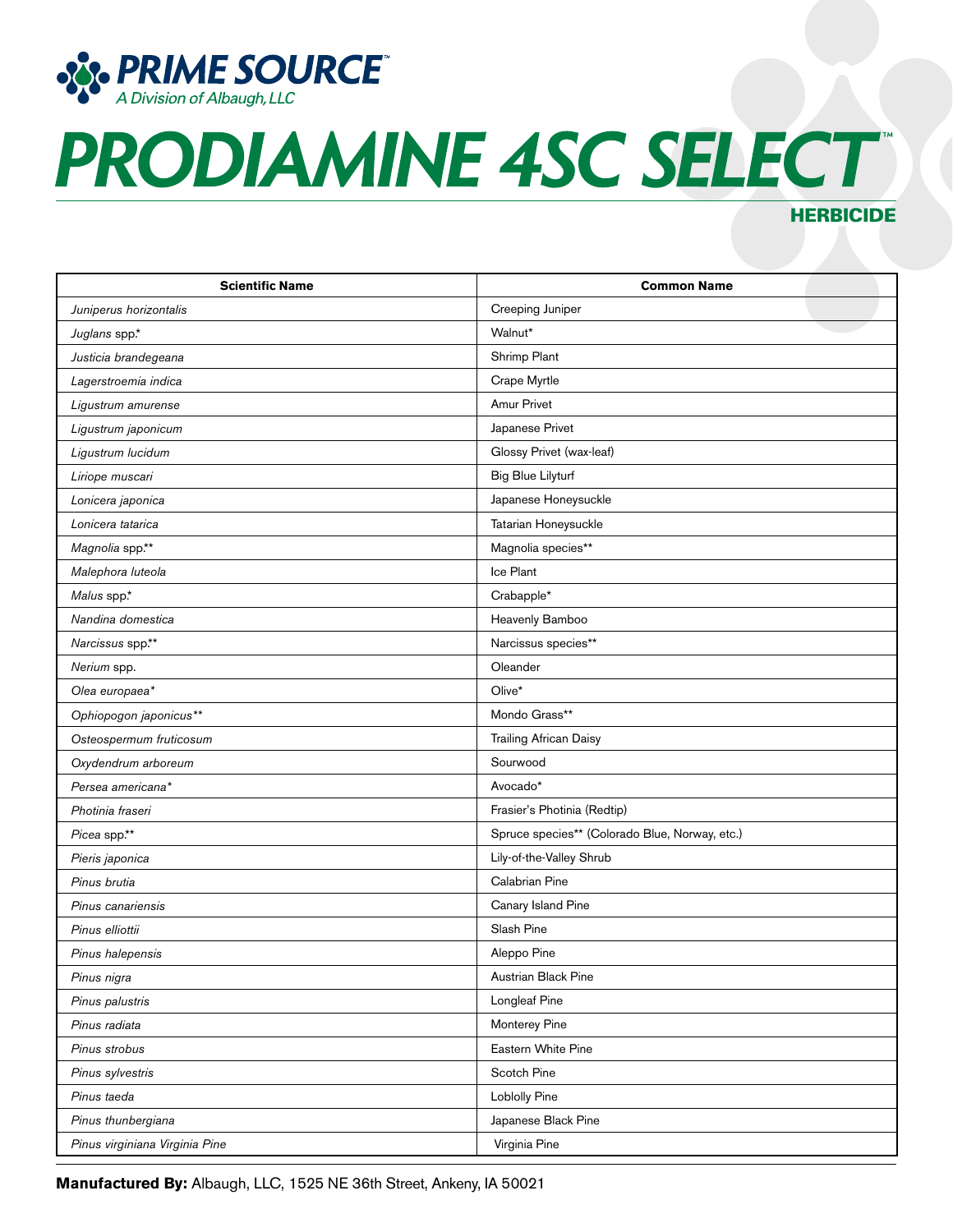

### **HERBICIDE**

| <b>Scientific Name</b>          | <b>Common Name</b>                                            |
|---------------------------------|---------------------------------------------------------------|
| Pistacia spp.*                  | Pistachio*                                                    |
| Pittosporum rhombifolium        | Queensland Pittosporum                                        |
| Pittosporum tobira              | Japanese Pittosporum                                          |
| Podocarpus macrophyllus         | Japanese Yew                                                  |
| Prunus laurocerasus             | English Laurel                                                |
| Prunus spp.*                    | Almond, Apricot, Nectarine, Peach, Plum, and Prune*           |
| Pseudotsuga menziesii**         | Douglas Fir**                                                 |
| Pyracantha coccinea             | Firethorn, Scarlet                                            |
| Pyracantha fortuneana           | Firethorn                                                     |
| Pyracantha koidzumii Firethorn  | Firethorn                                                     |
| Pyrus spp.                      | Bradford Pear spp.                                            |
| Quercus rubra                   | Oak species                                                   |
| Rhaphiolepis indica             | Indian Hawthorne                                              |
| Rhododendron (including Azalea) | 'Coral Bells' 'Formosa' 'Hino-crimson' 'PJM' 'Roseum Elegans' |
| Rosa banksiae                   | Lady Bank's Rose                                              |
| Rosmarinus officinalis*         | Rosemary*                                                     |
| Rumohra adiantiformis           | Leatherleaf Fern                                              |
| Santolina virens                | <b>Lavender Cotton</b>                                        |
| Sedum album                     | Stonecrop                                                     |
| Syzygium paniculatum            | Japanese Boxcherry                                            |
| Taxus cuspidata                 | Japanese Yew                                                  |
| Taxus media                     | Yew                                                           |
| Trachelospermum asiaticum       | Star Jasmine                                                  |
| Tsuga canadensis                | Canada Hemlock                                                |
| Tulipa spp.                     | Tulip species                                                 |
| Viburnum japonicum              | Japanese Viburnum                                             |
| Viburnum odoratissimum          | Sweet Viburnum                                                |
| Viburnum plicatum               | Japanese Snowball                                             |
| Viburnum rigidum                | Canary Island Viburnum                                        |
| Viburnum tinus                  | Laurustinus                                                   |
| Viburnum trilobum               | Cranberry Bush*                                               |
| Viburnum wrightii               | Leatherleaf Viburnum                                          |
| Vinca major                     | Vinca                                                         |
| Vinca minor                     | <b>Dwarf Periwinkle</b>                                       |
| Vitis spp.*                     | Grape*                                                        |
| Weigela florida                 | Old Fashioned Weigela                                         |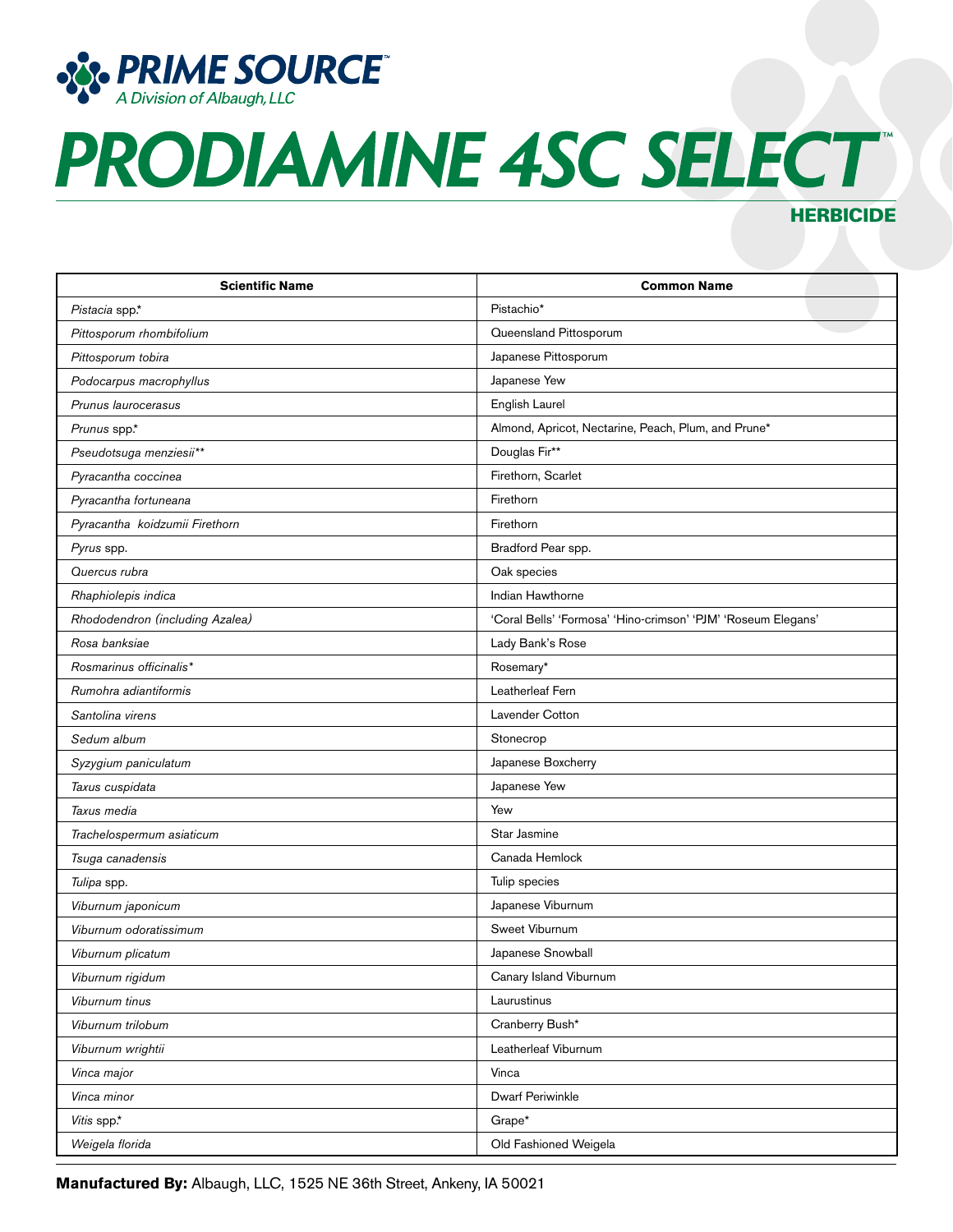

### HERBICIDE

| <b>Scientific Name</b> | <b>Common Name</b>   |
|------------------------|----------------------|
| Yucca aloifolia        | Spanish Bayonet      |
| Yucca filamentosa      | Yucca, Adam's Needle |

\*Do not use on food producing trees, vines, or plants.

\*\*Not for use on container grown plants.

#### **TABLE 9. Tolerant Ornamental Species/Varieties - All States Except California**

| <b>Scientific Name</b>      | <b>Common Name</b>                                 |
|-----------------------------|----------------------------------------------------|
| Abelia grandiflora          | Abelia, Sherwood                                   |
| Achillea spp.               | Yarrow, King Edward                                |
| Agapanthus orientalis       | Agapanthus                                         |
| Akebia quintata             | Five-Leaf or Chocolate Vine                        |
| Allium cernuum              | Lady's Leek, Nodding Onion                         |
| Anemone hybrida             | Japanese Anemone                                   |
| Aquilegia spp.              | Aquilegia, Red and Gold                            |
| Artemisia spp.              | Wormwood, Silver Mound and Castle                  |
| Aster spp.                  | Aster,                                             |
| Aster X frikartii           | Bonny Blue, Purple Dome                            |
| Athyrium filix-femina       | Lady Fern                                          |
| Begonia spp.                | Fibrous Begonia                                    |
| Bergenia cordifolia         | Hardy Grandis                                      |
| Boltonia asteroides         | Snowbank                                           |
| Bougainvillea spp.          | Bougainvillea                                      |
| Buddleia davidii            | Butterfly Bush (Dwarf Blue); Royal Red             |
| Callistemon citrinu         | Crimson Bottlebrush                                |
| Campanula carpatica         | Tussock Bellflower (White Clips)                   |
| Campsis X tagliabuana       | <b>Trumpet Creeper</b>                             |
| Ceratostigma plumbaginoides | Trumpet Flower; Madam Galen                        |
| Chrysanthemum nipponicum    | Nippon Daisy                                       |
| Coreopsis spp.              | Coreopsis (Calliopsis), Early Sunrise and Moonbeam |
| Crocosmia spp.              | Lucifer                                            |
| Delosperma spp.             | Cooperi Pink                                       |
| Delphinium spp.             | Larkspur; Blue Elf                                 |
| Dianthus deltoides          | Dianthus; Maiden Pinks 'Zing'                      |
| Dianthus gratianopolitanus  | <b>Cheddar Pink</b>                                |
| Echinacea purpurea          | Coneflower, Purple; Magnus                         |
| Forsythia suspensa          | Weeping Forsythia                                  |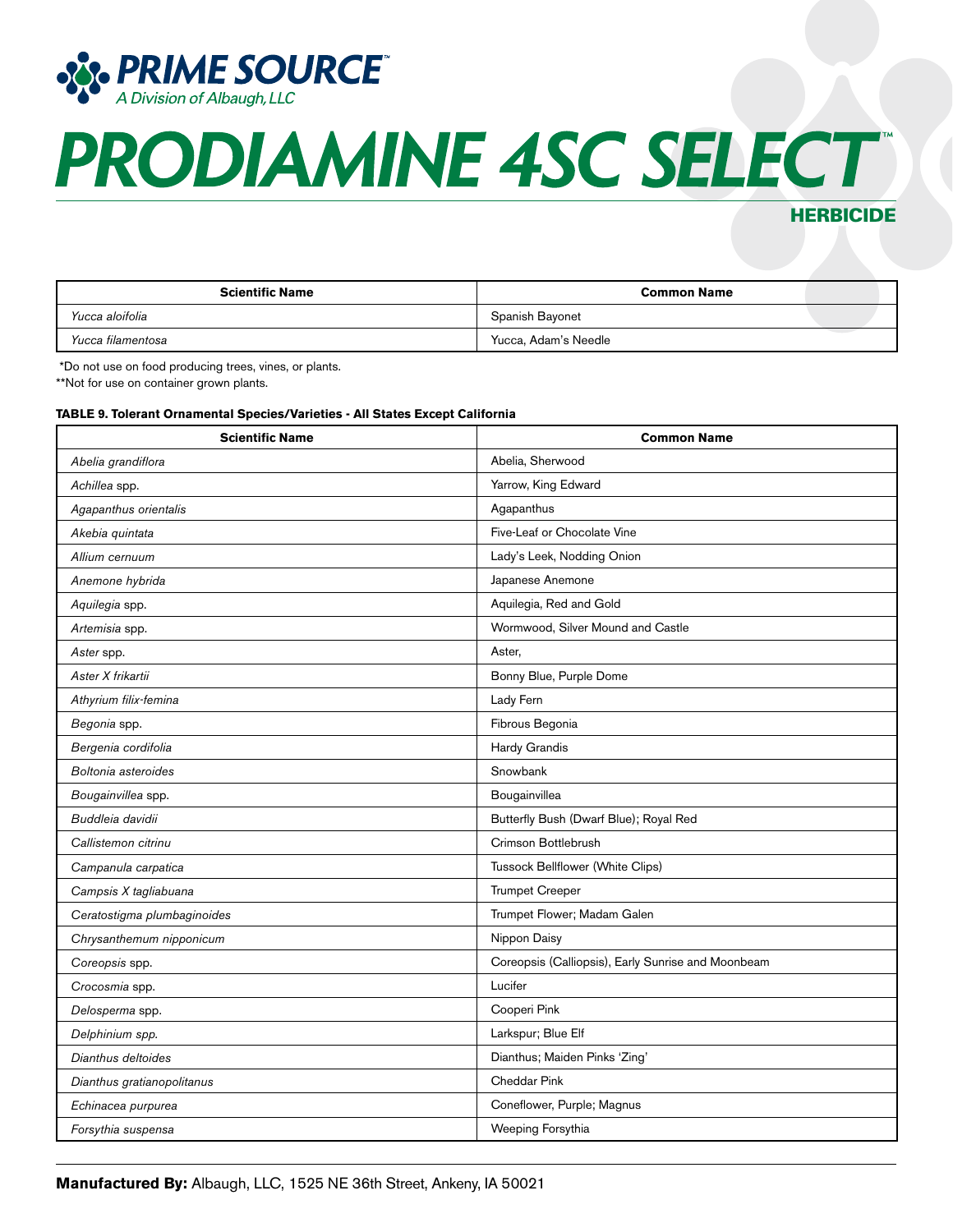

### **HERBICIDE**

| <b>Scientific Name</b>                            | <b>Common Name</b>                              |
|---------------------------------------------------|-------------------------------------------------|
| Gaillardia spp.                                   | Blanket Flower; 'Goblin'                        |
| Gaura spp.                                        | Bee blossom                                     |
| Gentiana dahurica                                 | Dahurian Gentian                                |
| Geranium cinereum                                 | Cranesbill                                      |
| Gypsophila repens                                 | Baby's Breath                                   |
| Helianthemum spp.                                 | Sunrose                                         |
| Hemerocallis spp.                                 | Daylily; Aztec Gold, Stella De Oro, Tender Love |
| Heucherella spp.                                  | Coral Bell; Bridget Bloom                       |
| Hibiscus spp.                                     | Mallow; Disco Bell White                        |
| Hosta plantaginea                                 | Hosta, Plantain Lily (Fragrant)                 |
| Hosta sieboldiana                                 | Hosta, 'Seersucker'                             |
| Houttuynia cordata var. variegata                 |                                                 |
| Hydrangea macrophyll                              | Bigleaf Hydrangea                               |
| Inula ensifolia                                   | Swordleaf, Inula                                |
| Iris ensata                                       | Sword-Leaved Iris; Jodlesong                    |
| Iris siberica                                     | Siberian Iris; Cabernet                         |
| Juniperus davurica                                | Parsoni                                         |
| Lagerstromia indica x fauriei                     | Crape Myrtle; Tuscarora                         |
| Lantana montevidensis                             | Weeping Lantana                                 |
| Lavender spp.                                     | Lavender; Munstead                              |
| Leontopodium alpinum                              | <b>Edelweiss</b>                                |
| Ligustrum sinense                                 | Chinese Privet; Variegated                      |
| Lilium spp.                                       | Lily; Jazz                                      |
| Liriope muscari var. variegata                    | Liriope, Variegated                             |
| Liriope spicata                                   | Liriope, Creeping                               |
| Lobelia cardinalis                                | Cardinal Flower, Indian Pink                    |
| Loropetalum chinense                              | Burgundy                                        |
| Lythrum spp.                                      | Loosestrife; Modern Pink                        |
| Miscanthus sinensis**                             | Yaku Jima**, Silberfeder**                      |
| Oenothera missourensis                            | <b>Evening Primrose</b>                         |
| Osmanthus heterophyllus                           | Osmanthus (False Holly); Gulf Tide              |
| Paeonia suffruticosa                              | Tree Peony                                      |
| Pennisetum setaceum**<br>Perovskia atriplicifolia | Fountaingrass (Dwarf)**                         |
| Physostegia virginiana                            | Dragonhead, False; Vivid                        |
| Quercus shumardii                                 | Oak; Shumard's Red                              |

**Manufactured By:** Albaugh, LLC, 1525 NE 36th Street, Ankeny, IA 50021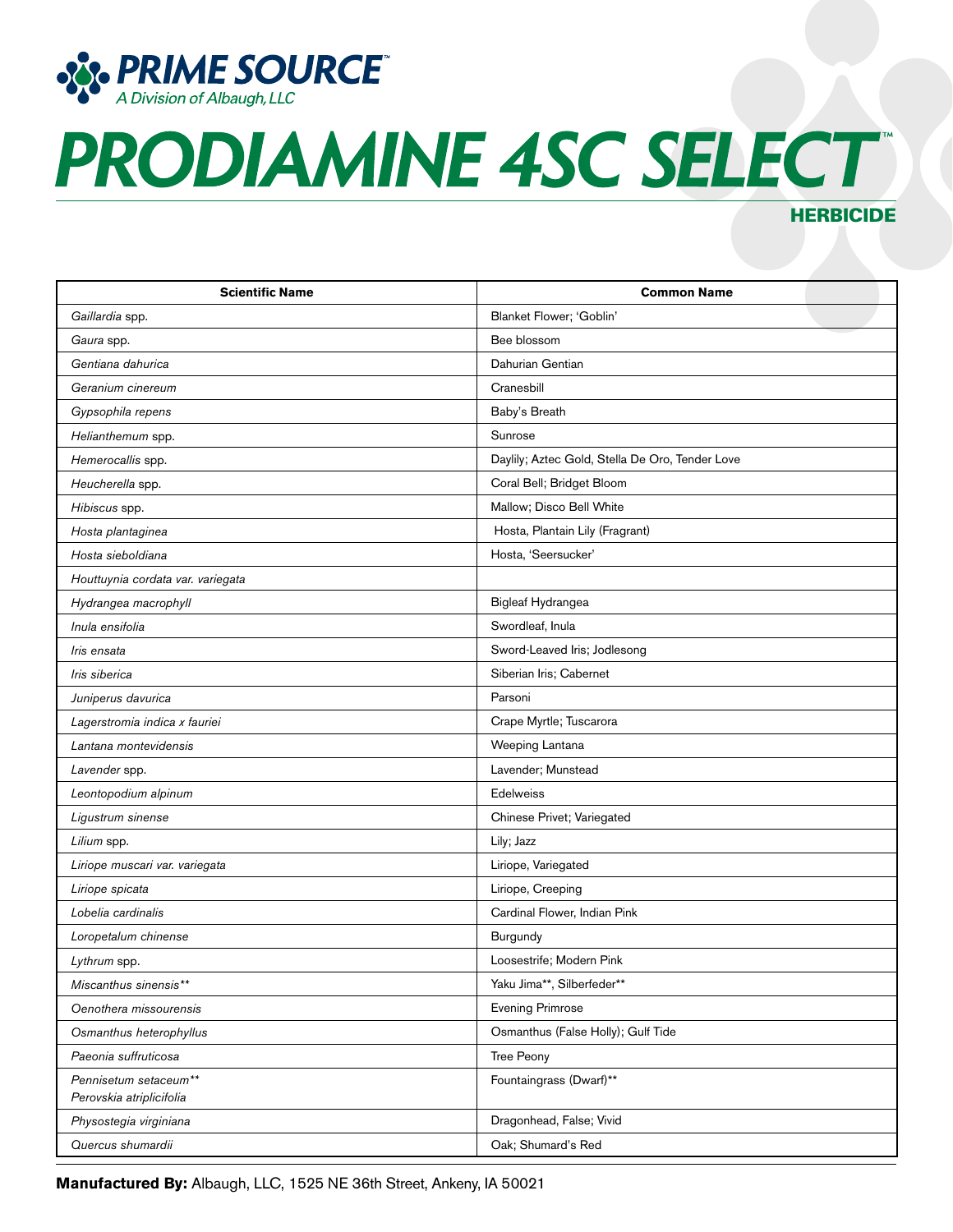

### HERBICIDE

| <b>Scientific Name</b>         | <b>Common Name</b>                                                                                                   |
|--------------------------------|----------------------------------------------------------------------------------------------------------------------|
| Raphiolepis umbellata          | Yedda Hawthorne                                                                                                      |
| Rhododendron(including Azalea) | 'Delaware Valley White'<br>'Flame Creeper'<br>'Girard Crimson'<br>'George L. Tabor'<br>'Wakeiebisu'<br>'White Gumpo' |
| Rudbeckia spp.                 | Black-Eyed Susan; Goldstrum                                                                                          |
| Saxifraga spp.                 | Saxifrage; Purple Dome                                                                                               |
| Scabiosa spp.                  | <b>Pincushion Flower</b>                                                                                             |
| Sedum cauticola                | Stonecrop; Lidakense                                                                                                 |
| Sedum dasyphyllum              | Stonecrop                                                                                                            |
| Sedum spurium                  | Stonecrop; Dragon's Blood                                                                                            |
| Spiraea bumalda                | Spirea; Anthony Waterer                                                                                              |
| Syzygium paniculatum           | Australian Brushcherry                                                                                               |
| Teucrium spp.                  | Germander                                                                                                            |
| Thalictrum dipterocarpum       | Meadow Rue                                                                                                           |
| Veronica spp.                  | Veronica, Speedwell; Sunny Border                                                                                    |
| Viburnum suspensum             | Arrowwood Viburnum                                                                                                   |

#### **NEW PLANTINGS, REPLANTING AND ROTATIONAL PLANTINGS**

Nursery, landscape, or non-cropped land areas treated with **Prodiamine 4SC Select** should be rotated only to ornamental species listed on this label for 1 year following application unless the following test has shown species safety:

Before planting a species not listed on this label, it is recommended that several test strips of an indicator plant such as wheat, sorghum or corn be sown into the treated area. If the indicator plants germinate and grow normally to a height of 12 inches with normal root development, it is safe to plant.

In areas disturbed by new plantings or replanting of labeled species, it may be necessary to retreat exposed soil to maintain satisfactory weed control, but do not apply more than 48 fl. oz./A per year.

#### **CHEMIGATION INSTRUCTIONS – OVERHEAD SPRINKLER IRRIGATION APPLICATION**

- Apply this product only through an overhead sprinkler irrigation system. Do not apply this product through any other type of irrigation system.
- Crop injury, lack of effectiveness, or illegal pesticide residues in the crop can result in non-uniform distribution of treated water. If you have questions about calibration, contact State Extension Service specialists, equipment manufacturers, or other experts.
- To avoid injury to foliage, make sure foliage is sufficiently wet before application or adequate irrigation is applied after application.
- If sprinkler distribution patterns overlap excessively, injury to leatherleaf ferns and other ornamentals may result.
- Do not connect an irrigation system (including greenhouse systems) used for pesticide application to public water systems unless pesticide labelprescribed safety devices for public water systems are in place.
- If necessary, a person knowledgeable of the chemigation system and responsible for its operation, or someone under the supervision of the responsible person, shall shut the system down and make necessary adjustments.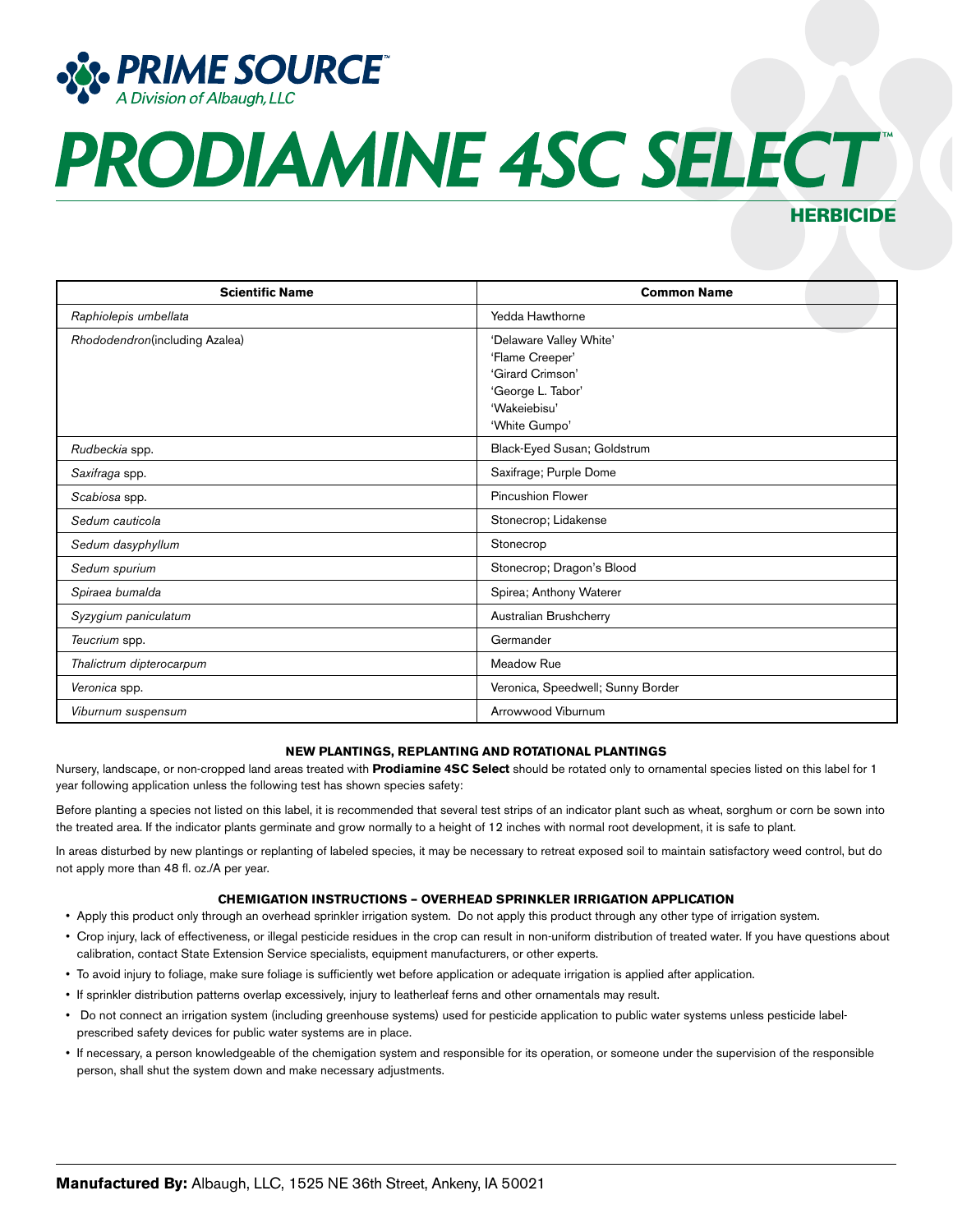

### HERBICIDE

#### **Operation Instructions**

- 1. The system must contain a functional check valve, vacuum relief valve, and low-pressure drain appropriately located on the irrigation pipeline to prevent water source contamination from backflow.
- 2. The pesticide injection pipeline must contain a functional automatic, quick closing check valve to prevent the flow of fluid back toward the injection pump.
- 3. The pesticide injection pipeline must also contain a functional, normally closed, solenoid-operated valve located on the intake side of the injection pump and connected to the system interlock to prevent fluid from being withdrawn from the supply tank when the irrigation system is either automatically or manually shut down.
- 4. The system must contain functional interlocking controls to automatically shut off the pesticide injection pump when the water pump motor stops.
- 5. The irrigation line or water pump must include a functional pressure switch which will stop the water pump motor when the water pressure decreases to the point where pesticide distribution is adversely effected.
- 6. Systems must use a metering pump such as a positive displacement injection pump (e.g., diaphragm pump) effectively designed and constructed of materials that are compatible with pesticides and capable of being fitted with a system interlock.
- 7. Do not apply when wind speed favors drift beyond the area intended for treatment.
- 8. Prepare a mixture with a minimum of 20 parts of water and 1 part **Prodiamine 4SC Select** and inject this herbicide suspension mixture into the overhead system. Injecting a larger volume of a more dilute mixture per hour will usually provide more accurate calibration of metering equipment. Maintain sufficient agitation to keep the herbicide in suspension.
- 9. Before injecting **Prodiamine 4SC Select** into the system, run the irrigation system long enough to wet the foliage, then inject **Prodiamine 4SC Select** suspension mixture in the pesticide supply tank (see number 8 above) in 1 inch of irrigation water. After the application is complete, continue the irrigation until all residues are washed off the foliage.

#### **STORAGE AND DISPOSAL**

Do not contaminate water, food, or feed by storage or disposal.

PESTICIDE STORAGE: Keep out of reach of children and animals. Store in original containers only. Store in a cool, dry place and avoid excess heat. Carefully open containers. After partial use replace lids and close tightly. Do not put concentrate or dilute material into food or drink container. PESTICIDE DISPOSAL: Pesticide wastes are toxic. Do not contaminate water, food, or feed by storage or disposal. Improper disposal of excess pesticide, spray mixture, or rinsate is a violation of Federal Law. Dispose of excess or waste pesticide by use according to label directions, or contact your State Pesticide or Environmental Control Agency, or the Hazardous Waste representative at the nearest EPA Regional Office for guidance. **CONTAINER HANDLING:**

### **NONREFILLABLE CONTAINERS**

Nonrefillable container. Do not reuse or refill this container. Triple rinse container (or equivalent) promptly after emptying.

**(Nonrefillable container** ≤ **5 gallons):** Triple rinse as follows: Empty the remaining contents into application equipment or a mix tank and drain for 10 seconds after the flow begins to drip. Fill the container 1/4 full with water and recap. Shake for 10 seconds. Pour rinsate into application equipment or a mix tank or store rinsate for later use or disposal. Drain for 10 seconds after the flow begins to drip. Repeat this procedure two more times. Then offer for recycling if available or puncture and dispose of in a sanitary landfill, or by incineration, or, if allowed by state and local authorities, by burning. If burned, stay out of smoke.

**(Nonrefillable > 5 gallons):** Triple rinse as follows: Empty the remaining contents into application equipment or a mix tank. Fill the container 1/4 full with water. Replace and tighten closures. Tip container on its side and roll it back and forth, ensuring at least one complete revolution, for 30 seconds. Stand the container on its end and tip it back and forth several times. Turn the container over onto its other end and tip it back and forth several times. Empty the rinsate into application equipment or a mix tank or store rinsate for later use or disposal. Repeat this procedure two more times. Then offer for recycling if available or puncture and dispose of in a sanitary landfill, or by incineration, or, if allowed by state and local authorities, by burning. If burned, stay out of smoke.

#### **REFILLABLE CONTAINERS**

Refillable container. Refill this container with pesticide only. Do not reuse this container for any other purpose. Cleaning the container before final disposal is the responsibility of the person disposing of the container. Cleaning before refilling is the responsibility of the refiller. To clean the container before final disposal, empty the remaining contents from this container into application equipment or a mix tank. Fill the container about 10 percent full with water. Agitate vigorously or recirculate water with the pump for 2 minutes. Pour or pump rinsate into application equipment or rinsate collection system. Repeat this rinsing procedure two more times. Then offer for recycling if available or puncture and dispose of in a sanitary landfill, or by incineration, or, if allowed by state and local authorities, by burning. If burned, stay out of smoke.